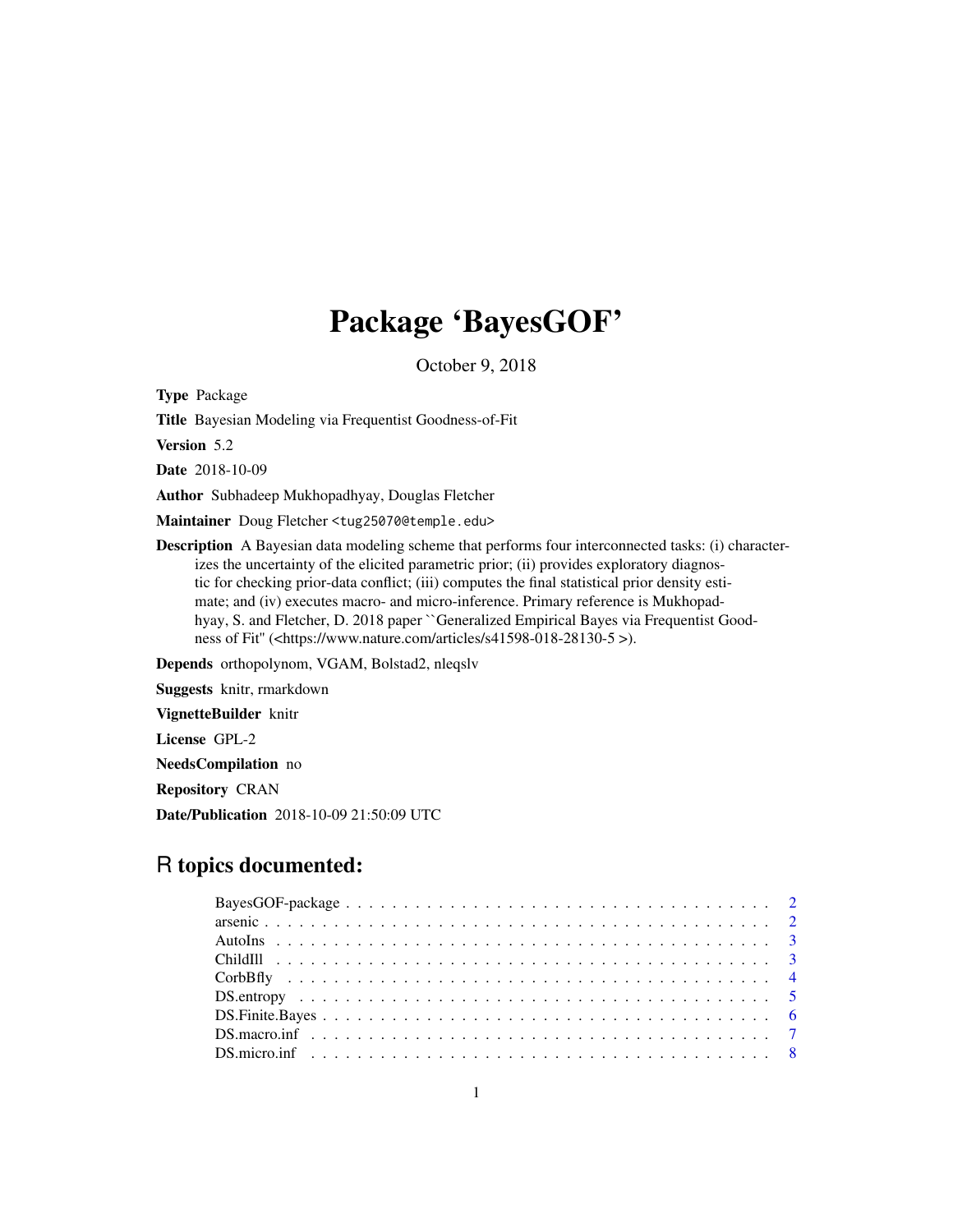#### <span id="page-1-0"></span>2 arsenic

| Index | 24 |
|-------|----|
|       |    |
|       |    |
|       |    |
|       |    |
|       |    |
|       |    |
|       |    |
|       |    |
|       |    |
|       |    |
|       |    |
|       |    |
|       |    |
|       |    |
|       |    |
|       |    |

BayesGOF-package *Bayesian Modeling via Frequentist Goodness-of-Fit*

# Description

A Bayesian data modeling scheme that performs four interconnected tasks: (i) characterizes the uncertainty of the elicited parametric prior; (ii) provides exploratory diagnostic for checking priordata conflict; (iii) computes the final statistical prior density estimate; and (iv) executes macro- and micro-inference.

# References

Mukhopadhyay, S. and Fletcher, D., 2018. "Generalized Empirical Bayes via Frequentist Goodness of Fit," *Nature Scientific Reports*, 8(1), p.9983, <https://www.nature.com/articles/s41598-018-28130-5>.

arsenic *Arsenic levels in oyster tissue*

### Description

Results from an inter-laboratory study involving  $k = 28$  measurements for the level of arsenic in oyster tissue. y is the mean level of arsenic from a lab and se is the standard error of the measurement.

#### Usage

data("arsenic")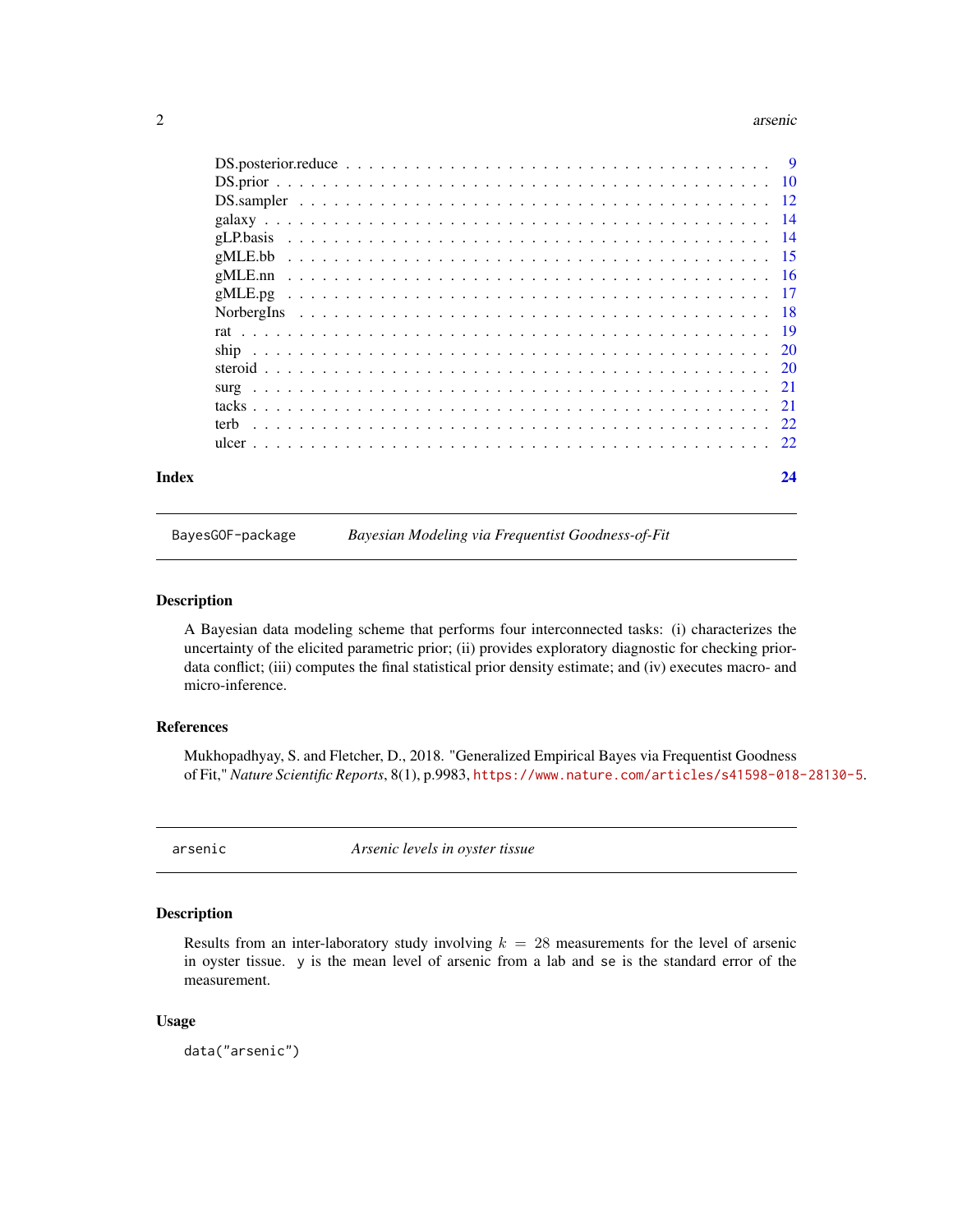#### <span id="page-2-0"></span>AutoIns 3

# Format

A data frame of  $(y_i, s e_i)$  for  $i = 1, ..., 28$ .

y mean level of arsenic in the tissue measured by the  $i^{th}$  lab

se the standard error of the measurement by  $i^{th}$  lab

#### Source

Wille, S. and Berman, S., 1995. "Ninth round intercomparison for trace metals in marine sediments and biological tissues," *NRC/NOAA*.

AutoIns *Number of claims on an insurance policy*

# Description

The number of claims on an automobile insurance policy made by  $k = 9461$  individuals during a single year.

#### Usage

data("AutoIns")

#### Format

A vector of length 9461.

value number of auto insurance claims by the  $i<sup>th</sup>$  person

#### Source

Efron, B. and Hastie, T., 2016. *Computer Age Statistical Inference* (Vol. 5). Cambridge University Press.

ChildIll *Frequency of child illness*

### Description

Results of a study that followed  $k = 602$  pre-school children in north-east Thailand from June 1982 through September 1985. Researchers recorded the number of times a child became ill during every 2-week period.

#### Usage

data("ChildIll")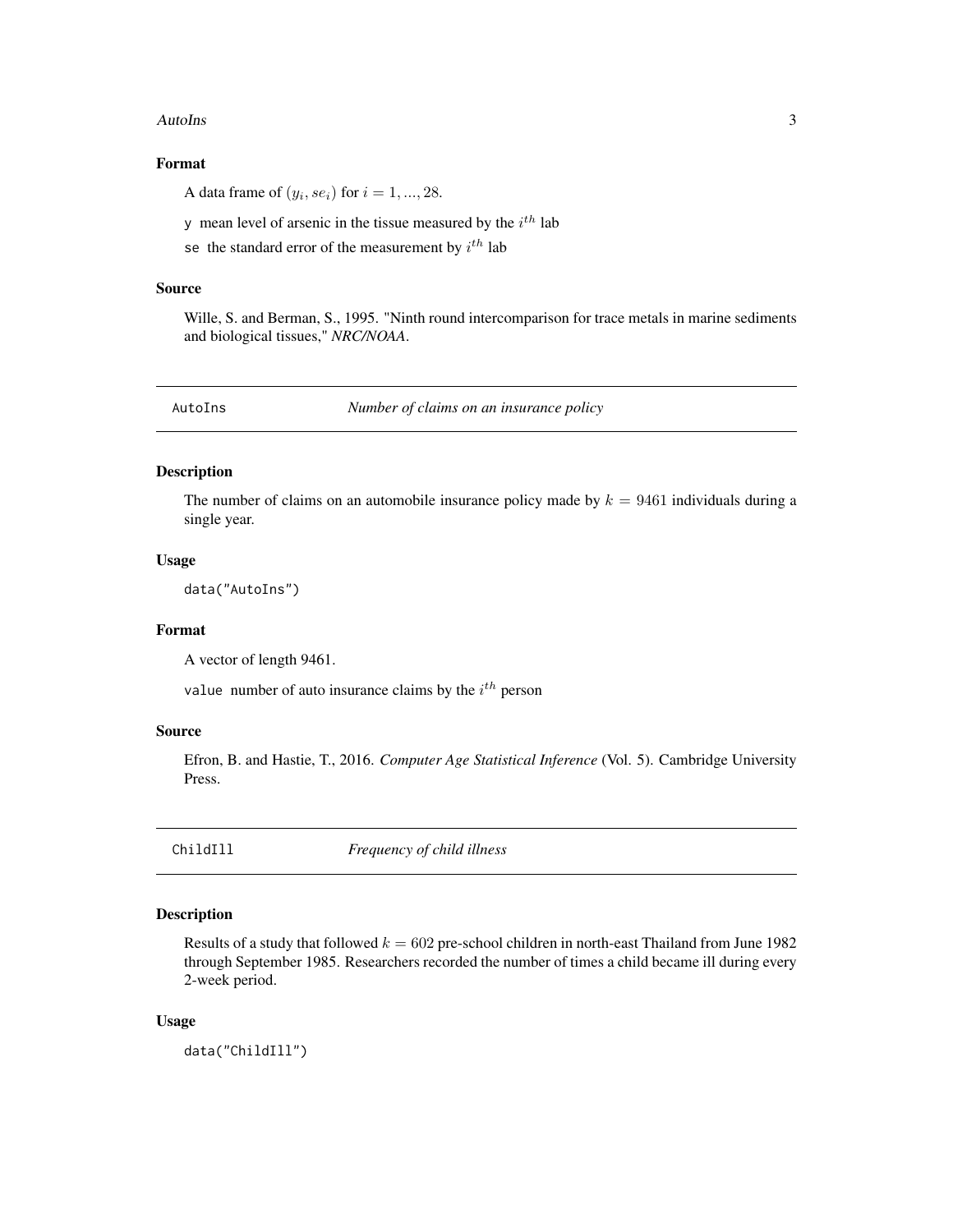# <span id="page-3-0"></span>Format

A vector of length  $k = 602$ .

value number of times the  $i<sup>th</sup>$  child became ill during the study

#### Source

Bohning, D., 2000. *Computer-assisted Analysis of Mixtures and Applications: Meta-analysis, Disease Mapping, and Others* (Vol. 81). CRC press.

CorbBfly *Corbet's Butterfly data*

# Description

The number of times Alexander Corbet captured a species of butterfly during a two-year period in Malaysia.

#### Usage

data("CorbBfly")

# Format

A vector of length  $k = 501$ .

value number of times Corbet captured the  $i^{th}$  species

#### Source

Fisher, R.A., Corbet, A.S. and Williams, C.B., 1943. "The relation between the number of species and the number of individuals in a random sample of an animal population." *The Journal of Animal Ecology*, pp.42-58.

# References

Efron, B. and Hastie, T., 2016. *Computer Age Statistical Inference* (Vol. 5). Cambridge University Press.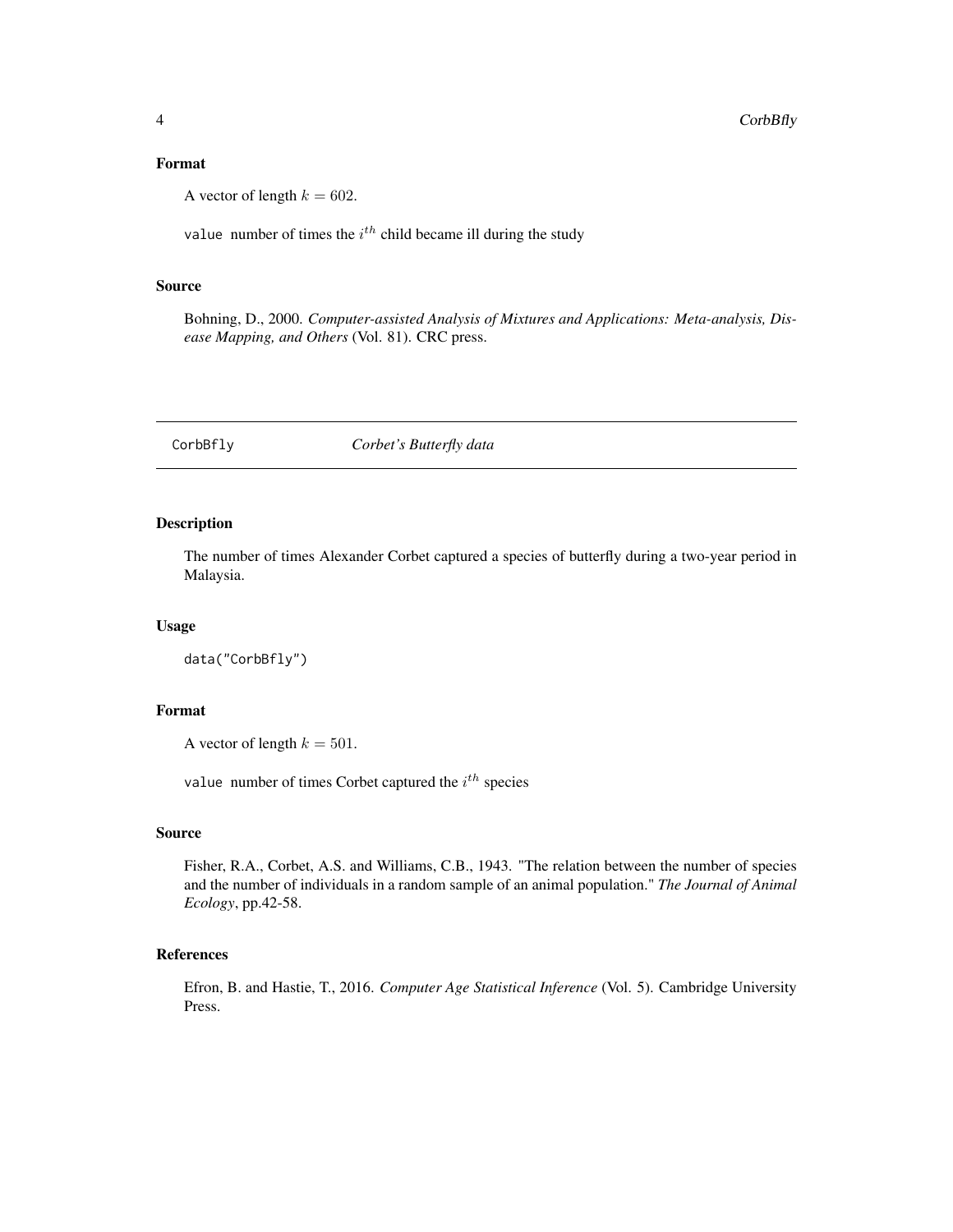<span id="page-4-0"></span>

A function that calculates the full entropy of a  $DS(G,m)$  prior. For  $DS(G,m)$  with  $m > 0$ , also returns the excess entropy qLP.

# Usage

```
DS.entropy(DS.GF.obj)
```
# Arguments

| DS.GF.obj | Object resulting from running DS prior function on a data set. |  |  |  |
|-----------|----------------------------------------------------------------|--|--|--|
|-----------|----------------------------------------------------------------|--|--|--|

# Value

| ent        | The total entropy of the DS(G,m) prior where $m \geq 0$ . |
|------------|-----------------------------------------------------------|
| <b>aLP</b> | The excess entropy when $m > 0$ .                         |

# Author(s)

Doug Fletcher

# References

Mukhopadhyay, S. and Fletcher, D., 2018. "Generalized Empirical Bayes via Frequentist Goodness of Fit," *Nature Scientific Reports*, 8(1), p.9983, <https://www.nature.com/articles/s41598-018-28130-5>.

# Examples

```
data(rat)
rat.start <- gMLE.bb(rat$y, rat$n)$estimate
rat.ds <- DS.prior(rat, max.m = 4, rat.start, family = "Binomial")
DS.entropy(rat.ds)
```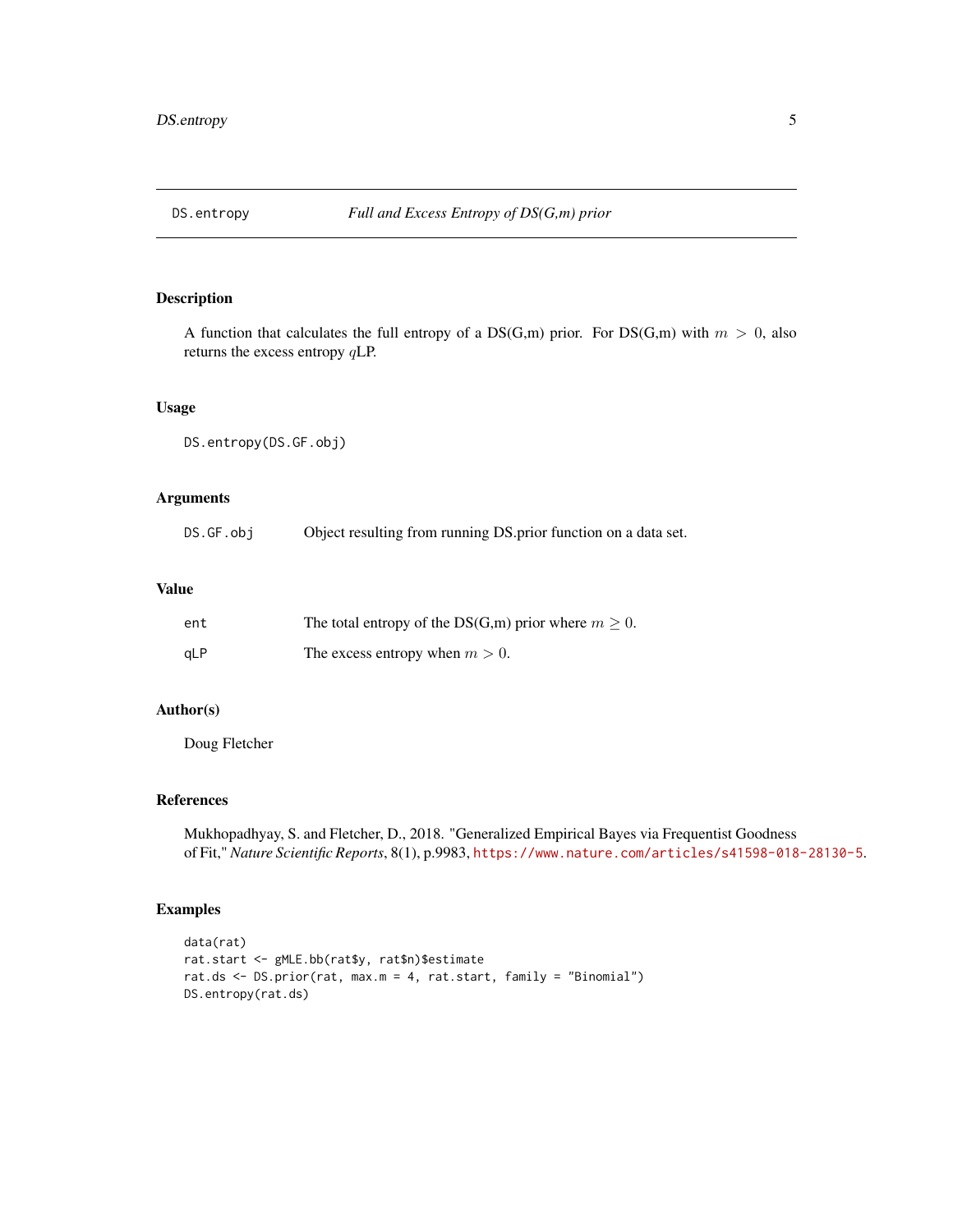<span id="page-5-0"></span>

A function that generates the finite Bayes prior and posterior distribution, along with the Bayesian credible interval for the posterior mean.

# Usage

```
DS.Finite.Bayes(DS.GF.obj, y.0, n.0 = NULL,
             cred.interval = 0.9, iters = 25)
```
# Arguments

| DS.GF.obj     | Object from DS.prior.                                                                                                                                                                   |
|---------------|-----------------------------------------------------------------------------------------------------------------------------------------------------------------------------------------|
| y.0           | For Binomial family, number of success $y_i$ for new study. In the Poisson family,<br>it is the number of counts. Represents the study mean for the Normal family.                      |
| n.0           | For the Binomial family, the total number of trials for the new study. In the<br>Normal family, $n \cdot \theta$ is the standard error of y $\theta$ . Not used for the Poisson family. |
| cred.interval | The desired probability for the credible interval of the posterior mean; the de-<br>fault is 0.90 (90%).                                                                                |
| iters         | Integer value of total number of iterations.                                                                                                                                            |

# Value

| prior.fit | Fitted values for the estimated parametric, DS, and finite Bayes prior distribu-<br>tions.                                                                 |
|-----------|------------------------------------------------------------------------------------------------------------------------------------------------------------|
| post.fit  | Dataframe with $\theta$ , $\pi_G(\theta y_0)$ , and $\pi_{LP}(\theta y_0)$ .                                                                               |
| interval  | The 100*cred. interval% Bayesian credible interval for the posterior mean.                                                                                 |
| post.vec  | Vector containing the PEB posterior mean (PEB. mean), DS posterior mean (DS. mean),<br>PEB posterior mode (PEB mode), and the DS posterior mode (DS mode). |

# Author(s)

Doug Fletcher, Subhadeep Mukhopadhyay

# References

Mukhopadhyay, S. and Fletcher, D., 2018. "Generalized Empirical Bayes via Frequentist Goodness of Fit," *Nature Scientific Reports*, 8(1), p.9983, <https://www.nature.com/articles/s41598-018-28130-5>. Efron, B., 2018. "Bayes, Oracle Bayes, and Empirical Bayes," Technical Report.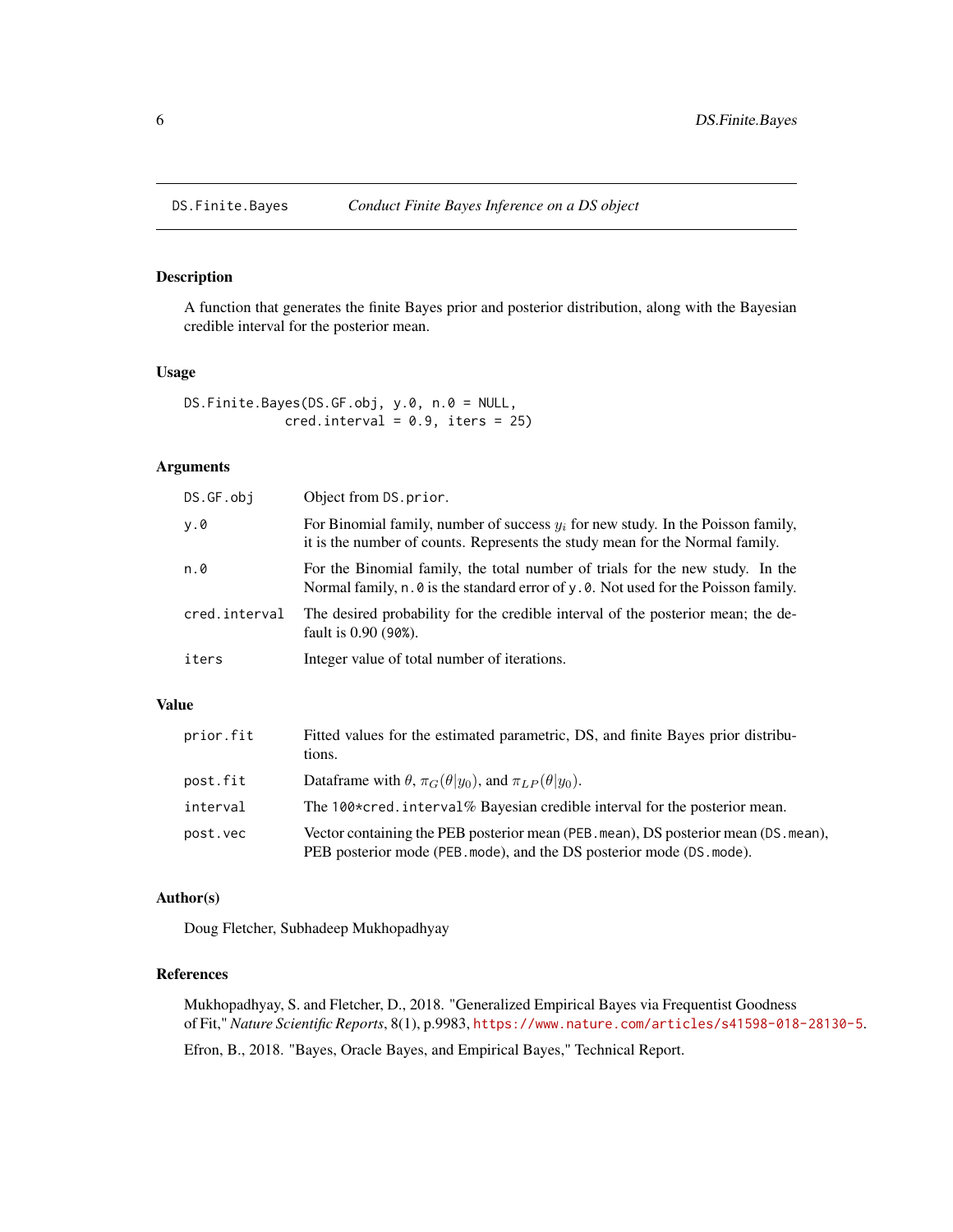# <span id="page-6-0"></span>DS.macro.inf 7

# Examples

```
## Not run:
### Finite Bayes: Rat with theta_71 (y_71 = 4, n_71 = 14)
data(rat)
rat.start <- gMLE.bb(rat$y, rat$n)$estimate
rat.ds <- DS.prior(rat, max.m = 4, rat.start. family = "Binomial")
rat.FB \leq DS.FiniteBayes(rat.ds, y.0 = 4, n.0 = 14)
plot(rat.FB)
## End(Not run)
```
DS.macro.inf *Execute MacroInference (mean or mode) on a DS object*

#### Description

A function that generates macro-estimates with their uncertainty (standard error).

### Usage

```
DS.macro.inf(DS.GF.obj, num.modes = 1,
            method = c("mean", "mode"),
            iters = 25, exposure = NULL)
```
# Arguments

| DS.GF.obj | Object from DS.prior.                                                                                                                         |
|-----------|-----------------------------------------------------------------------------------------------------------------------------------------------|
| num.modes | The number of modes indicated by DS. prior object.                                                                                            |
| method    | Returns mean or mode(s) (based on user choice) along with the associated stan-<br>$dard error(s)$ .                                           |
| iters     | Integer value of total number of iterations.                                                                                                  |
| exposure  | In the case where DS. GF. obj is from a Poisson family with exposure, exposure<br>is the vector of exposures. Otherwise, the default is NULL. |

# Value

DS.GF.macro.obj

|             | Object of class DS. GF. macro associated with either mean or mode.             |
|-------------|--------------------------------------------------------------------------------|
| model.modes | For method = "mode", returns mode(s) of estimated DS prior.                    |
| mode.sd     | For method $=$ "mode", provides the bootstrapped standard error for each mode. |
| boot.modes  | For method = $"$ mode", returns all generated mode(s).                         |
| model.mean  | For method $=$ "mean", returns mean of estimated DS prior.                     |
| mean.sd     | For method $=$ "mean", provides the bootstrapped standard error for the mean.  |
| boot.mean   | For method $=$ "mean", returns all generated means.                            |
| prior.fit   | Fitted values of estimated prior imported from the DS. prior object.           |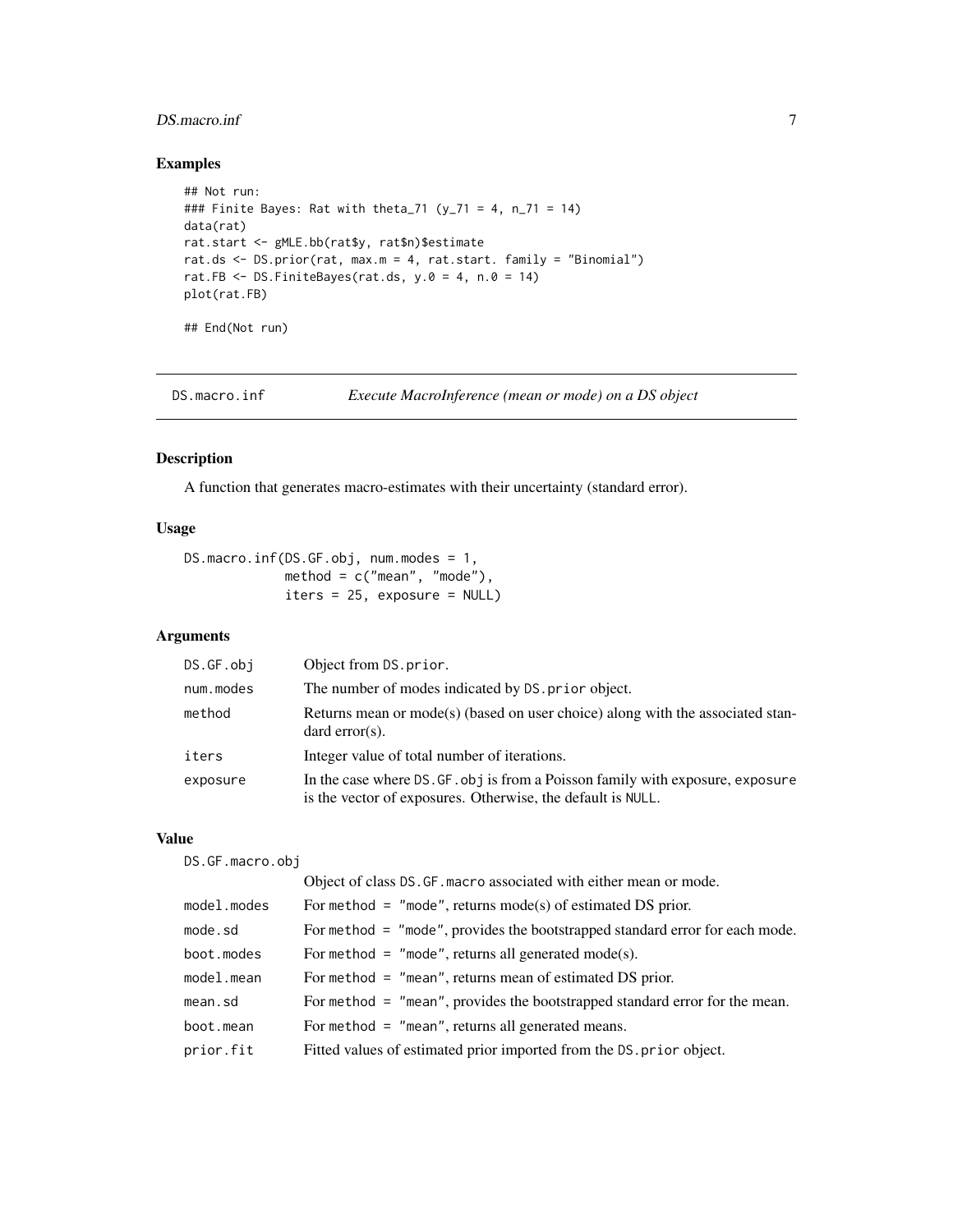#### <span id="page-7-0"></span>Author(s)

Doug Fletcher, Subhadeep Mukhopadhyay

### References

Mukhopadhyay, S. and Fletcher, D., 2018. "Generalized Empirical Bayes via Frequentist Goodness of Fit," *Nature Scientific Reports*, 8(1), p.9983, <https://www.nature.com/articles/s41598-018-28130-5>.

## Examples

```
## Not run:
### MacroInference: Mode
data(rat)
rat.start <- gMLE.bb(rat$y, rat$n)$estimate
rat.ds <- DS.prior(rat, max.m = 4, rat.start. family = "Binomial")
rat.ds.macro <- DS.macro.inf(rat.ds, num.modes = 2, method = "mode", iters = 5)
rat.ds.macro
plot(rat.ds.macro)
### MacroInference: Mean
data(ulcer)
ulcer.start <- gMLE.nn(ulcer$y, ulcer$se)$estimate
ulcer.ds <- DS.prior(ulcer, max.m = 4, ulcer.start)
ulcer.ds.macro <- DS.macro.inf(ulcer.ds, num.modes = 1, method = "mean", iters = 5)
ulcer.ds.macro
plot(ulcer.ds.macro)
## End(Not run)
```

| DS.micro.inf | MicroInference for DS Prior Objects |  |
|--------------|-------------------------------------|--|
|              |                                     |  |

# Description

Provides DS nonparametric adaptive Bayes and parametric estimate for a specific observation  $y_0$ .

# Usage

```
DS.micro.inf(DS.GF.obj, y.0, n.0, e.0 = NULL)
```
#### Arguments

| DS.GF.obi | Object resulting from running DS.prior function on a data set.                                                                                                       |
|-----------|----------------------------------------------------------------------------------------------------------------------------------------------------------------------|
| v.0       | For Binomial family, number of success $y_i$ for new study. In the Poisson family,<br>it is the number of counts. Represents the study mean for the Normal family.   |
| n.0       | For the Binomial family, the total number of trials for the new study. In the<br>Normal family, n. 0 is the standard error of y. 0. Not used for the Poisson family. |
| e.0       | In the case of the Poisson family with exposure, represents the exposure value<br>for a given count value y.0.                                                       |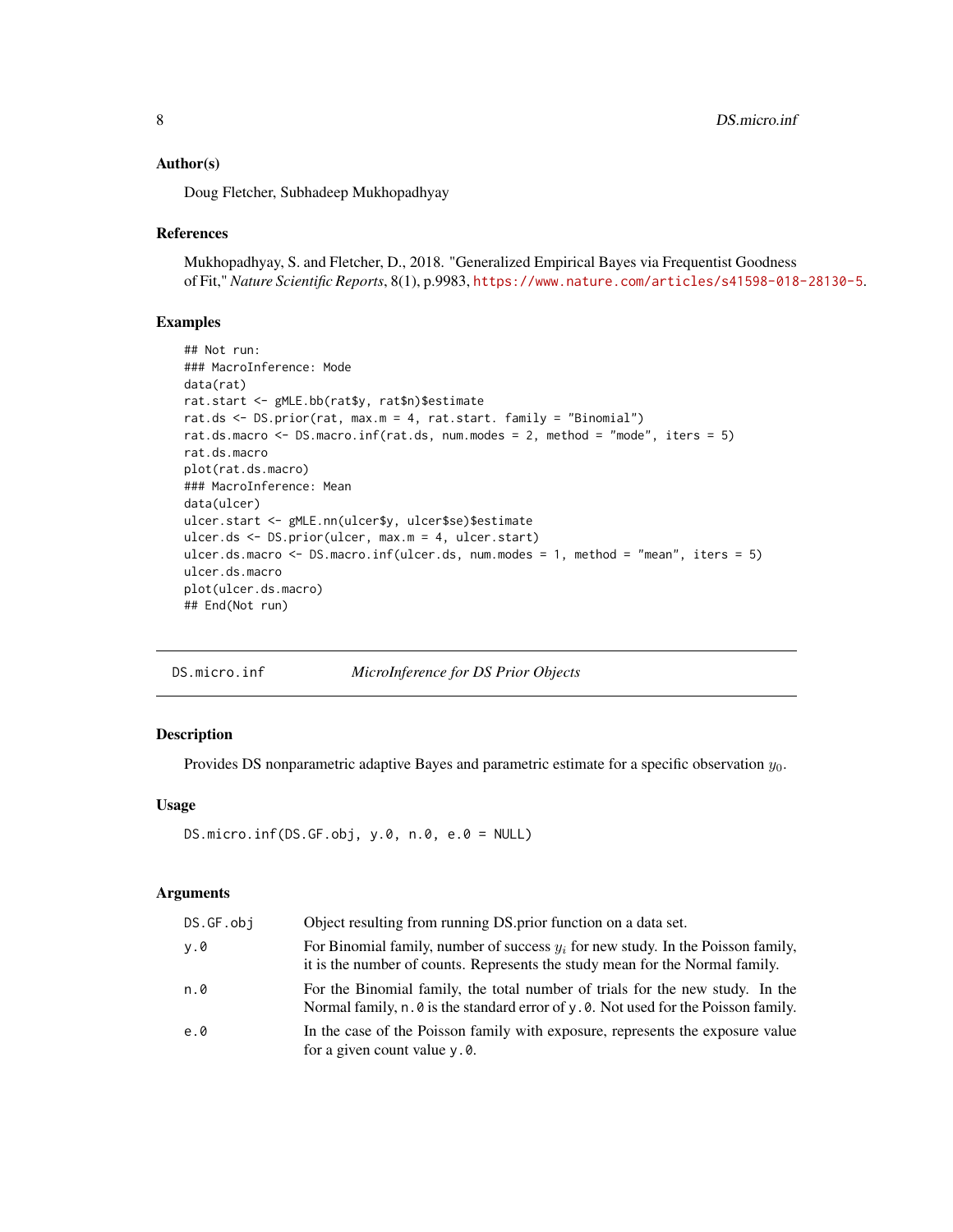# <span id="page-8-0"></span>DS.posterior.reduce 9

# Details

Returns an object of class DS.GF.micro that can be used in conjunction with plot command to display the DS posterior distribution for the new study.

# Value

| DS.mean  | Posterior mean for $\pi_{LP}(\theta   y_0)$ .                                |
|----------|------------------------------------------------------------------------------|
| DS.mode  | Posterior mode for $\pi_{LP}(\theta   y_0)$ .                                |
| PEB.mean | Posterior mean for $\pi_G(\theta y_0)$ .                                     |
| PEB.mode | Posterior mode for $\pi_G(\theta y_0)$ .                                     |
| post.vec | Vector containing PEB. mean, DS. mean, PEB. mode, and DS. mode.              |
| study    | User-provided $y_0$ and $n_0$ .                                              |
| post.fit | Dataframe with $\theta$ , $\pi_G(\theta y_0)$ , and $\pi_{LP}(\theta y_0)$ . |

#### Author(s)

Doug Fletcher, Subhadeep Mukhopadhyay

# References

Mukhopadhyay, S. and Fletcher, D., 2018. "Generalized Empirical Bayes via Frequentist Goodness of Fit," *Nature Scientific Reports*, 8(1), p.9983, <https://www.nature.com/articles/s41598-018-28130-5>.

# Examples

```
### MicroInference for Naval Shipyard Data: sample where y = 0 and n = 5
data(ship)
ship.ds \leq DS.prior(ship, max.m = 2, c(.5,.5), family = "Binomial")
ship.ds.micro \leq DS.micro.inf(ship.ds, y.\theta = \theta, n.\theta = 5)
ship.ds.micro
plot(ship.ds.micro)
```
DS.posterior.reduce *Posterior Expectation and Modes of DS object*

# Description

A function that determines the posterior expectations  $E(\theta_0|y_0)$  and posterior modes for a set of observed data.

# Usage

DS.posterior.reduce(DS.GF.obj, exposure)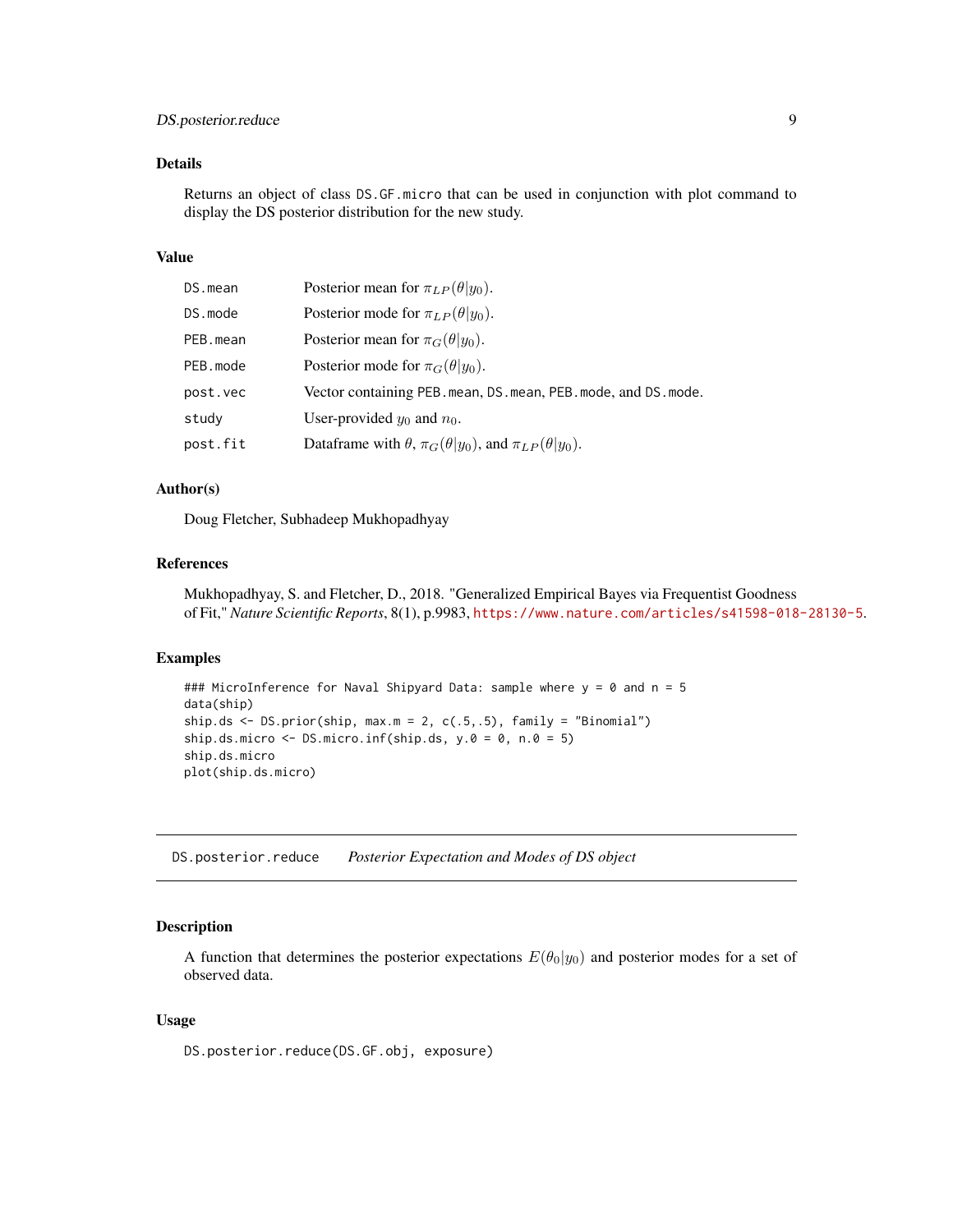#### <span id="page-9-0"></span>**Arguments**

| DS.GF.obi | Object resulting from running DS prior function on a data set.                                         |
|-----------|--------------------------------------------------------------------------------------------------------|
| exposure  | In the case of the Poisson family with exposure, represents the exposure values<br>for the count data. |

# Value

Returns  $k \times 4$  matrix with the columns indicating PEB mean, DS mean, PEB mode, and DS modes for k observations in the data set.

# Author(s)

Doug Fletcher

# References

Mukhopadhyay, S. and Fletcher, D., 2018. "Generalized Empirical Bayes via Frequentist Goodness of Fit," *Nature Scientific Reports*, 8(1), p.9983, <https://www.nature.com/articles/s41598-018-28130-5>.

#### Examples

```
data(rat)
rat.start <- gMLE.bb(rat$y, rat$n)$estimate
rat.ds <- DS.prior(rat, max.m = 4, rat.start, family = "Binomial")
DS.posterior.reduce(rat.ds)
```
DS.prior *Prior Diagnostics and Estimation*

#### Description

A function that generates the uncertainty diagnostic function (U-function) and estimates  $DS(G, m)$ prior model.

#### Usage

```
DS.prior(input, max.m = 8, g.par,
         family = c("Normal","Binomial", "Poisson"),
        LP.type = c("L2", "MaxEnt"),smooth.crit = "BIC", iters = 200, B = 1000,
max.theta = NULL)
```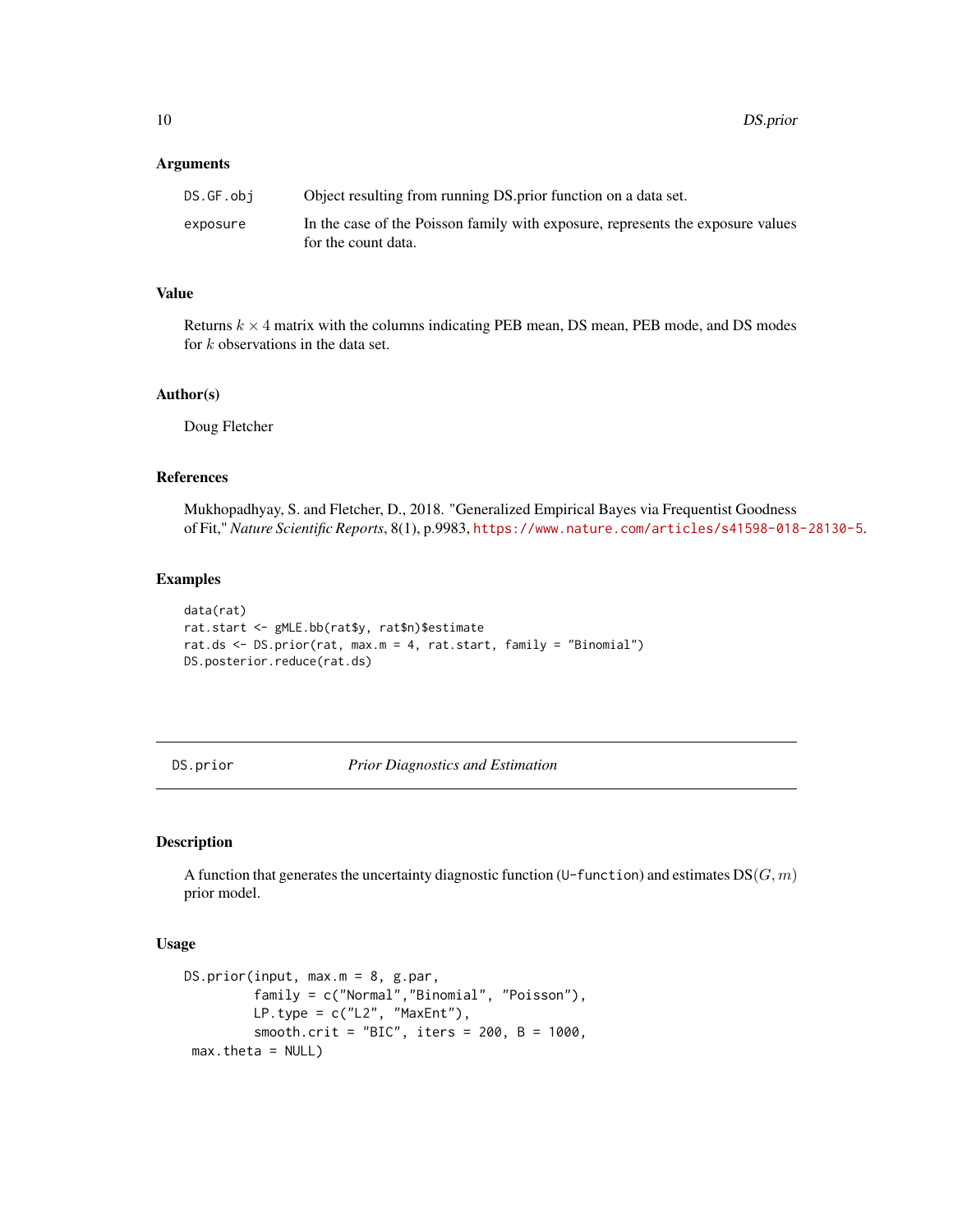#### DS.prior that the contract of the contract of the contract of the contract of the contract of the contract of the contract of the contract of the contract of the contract of the contract of the contract of the contract of

# Arguments

| input       | For "Binomial", a data frame that contains the $k$ pairs of successes $y$ and the<br>corresponding total number of trials $n$ . For "Normal", a dataframe that has<br>the k means $y_i$ in the first column and their respective standard errors $s_i$ in the<br>second. For the "Poisson", a vector of that includes the untabled count data. |
|-------------|------------------------------------------------------------------------------------------------------------------------------------------------------------------------------------------------------------------------------------------------------------------------------------------------------------------------------------------------|
| max.m       | The truncation point m reflects the concentration of true unknown $\pi$ around<br>known $q$ .                                                                                                                                                                                                                                                  |
| g.par       | Vector with estimated parameters for specified conjugate prior distribution $g$ (i.e.<br>beta prior: $\alpha$ and $\beta$ ; normal prior: $\mu$ and $\tau^2$ ; gamma prior: $\alpha$ and $\beta$ ).                                                                                                                                            |
| family      | The distribution of $y_i$ . Currently accommodates three families: Normal, Binomial,<br>and Poisson.                                                                                                                                                                                                                                           |
| LP.type     | User selects either "L2" for LP-orthogonal series representation of $U$ -function<br>or "MaxEnt" for the maximum entropy representation. Default is L2.                                                                                                                                                                                        |
| smooth.crit | User selects either "BIC" or "AIC" as criteria to both determine optimal $m$ and<br>smooth final LP parameters; default is "BIC".                                                                                                                                                                                                              |
| iters       | Integer value that gives the maximum number of iterations allowed for conver-<br>gence; default is 200.                                                                                                                                                                                                                                        |
| B           | Integer value for number of grid points used for distribution output; default is<br>1000.                                                                                                                                                                                                                                                      |
| max.theta   | For "Poisson", user can provide a maximum theta value for prior; default is the<br>maximum count value in input.                                                                                                                                                                                                                               |

# Details

Function can take  $m = 0$  and will return the Bayes estimate with given starting parameters. Returns an object of class DS.GF.obj; this object can be used with plot command to plot the U-function (Ufunc), Deviance Plots (mDev), and DS-G comparison (DS\_G).

# Value

| LP.par     | $m$ smoothed LP-Fourier coefficients, where $m$ is determined by maximum de-<br>viance.                                                                                |
|------------|------------------------------------------------------------------------------------------------------------------------------------------------------------------------|
| g.par      | Parameters for q.                                                                                                                                                      |
| LP.max.uns | Vector of all LP-Fourier coefficients prior to smoothing, where the length is the<br>same as max.m.                                                                    |
| LP.max.smt | Vector of all smoothed LP-Fourier coefficients, where the length is the same as<br>max.m.                                                                              |
| prior.fit  | Fitted values for the estimated prior.                                                                                                                                 |
| UF.data    | Dataframe that contains values required for plotting the U-function.                                                                                                   |
| dev.df     | Dataframe that contains deviance values for values of $m$ up to max.m.                                                                                                 |
| m.va1      | The value of m (less than or equal to the maximum m from user) that has the<br>maximum deviance and represents the appropriate number of LP-Fourier coef-<br>ficients. |
| sm.crit    | Smoothing criteria; either "BIC" or "AIC".                                                                                                                             |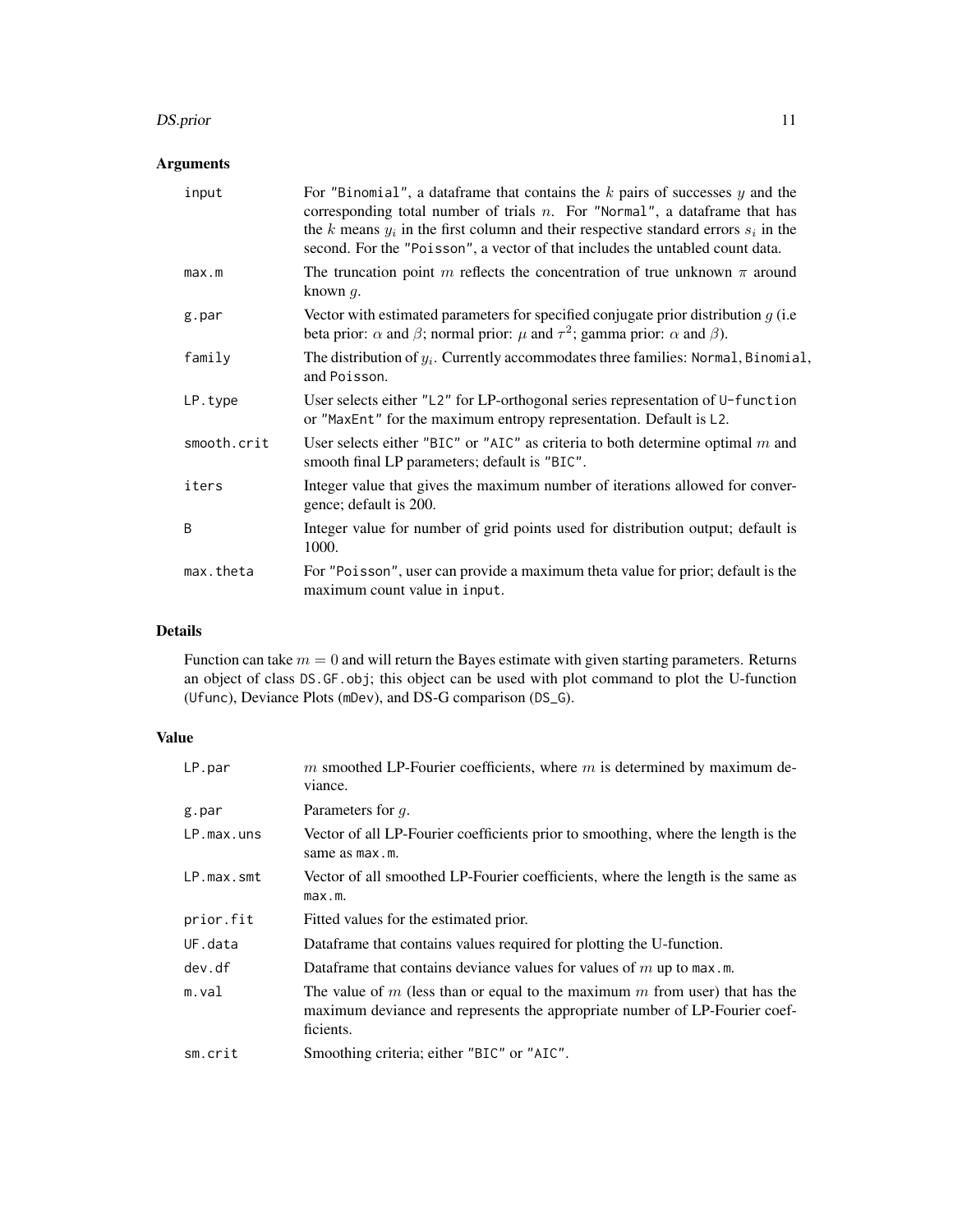<span id="page-11-0"></span>

| fam      | The user-selected family.                   |
|----------|---------------------------------------------|
| LP.tvpe  | User-selected representation of U-function. |
| obs.data | Observed data provided by user for input.   |

# Author(s)

Doug Fletcher, Subhadeep Mukhopadhyay

# References

Mukhopadhyay, S. and Fletcher, D., 2018. "Generalized Empirical Bayes via Frequentist Goodness of Fit," *Nature Scientific Reports*, 8(1), p.9983, <https://www.nature.com/articles/s41598-018-28130-5>.

Mukhopadhyay, S., 2017. "Large-Scale Mode Identification and Data-Driven Sciences," *Electronic Journal of Statistics, 11*(1), pp.215-240.

# Examples

```
data(rat)
rat.start <- gMLE.bb(rat$y, rat$n)$estimate
rat.ds <- DS.prior(rat, max.m = 4, rat.start, family = "Binomial")
rat.ds
plot(rat.ds, plot.type = "Ufunc")
plot(rat.ds, plot.type = "DSg")
plot(rat.ds, plot.type = "mDev")
```
DS.sampler *Samples data from DS(G,m) distribution.*

# Description

Generates samples of size k from  $DS(G, m)$  prior distribution.

# Usage

```
DS.sampler(k, g.par, LP.par, con.prior, LP.type, B)
```
DS.sampler.post(k, g.par, LP.par, y.0, n.0, con.prior, LP.type, B)

#### Arguments

| k         | Total number of samples requested.                                                                                                                                                 |
|-----------|------------------------------------------------------------------------------------------------------------------------------------------------------------------------------------|
| g.par     | Estimated parameters for specified conjugate prior distribution (i.e beta prior: $\alpha$<br>and $\beta$ ; normal prior: $\mu$ and $\tau^2$ ; gamma prior: $\alpha$ and $\beta$ ). |
| LP.par    | LP coefficients for DS prior.                                                                                                                                                      |
| con.prior | The distribution type of conjugate prior $q$ ; either "Beta", "Normal", or "Gamma".                                                                                                |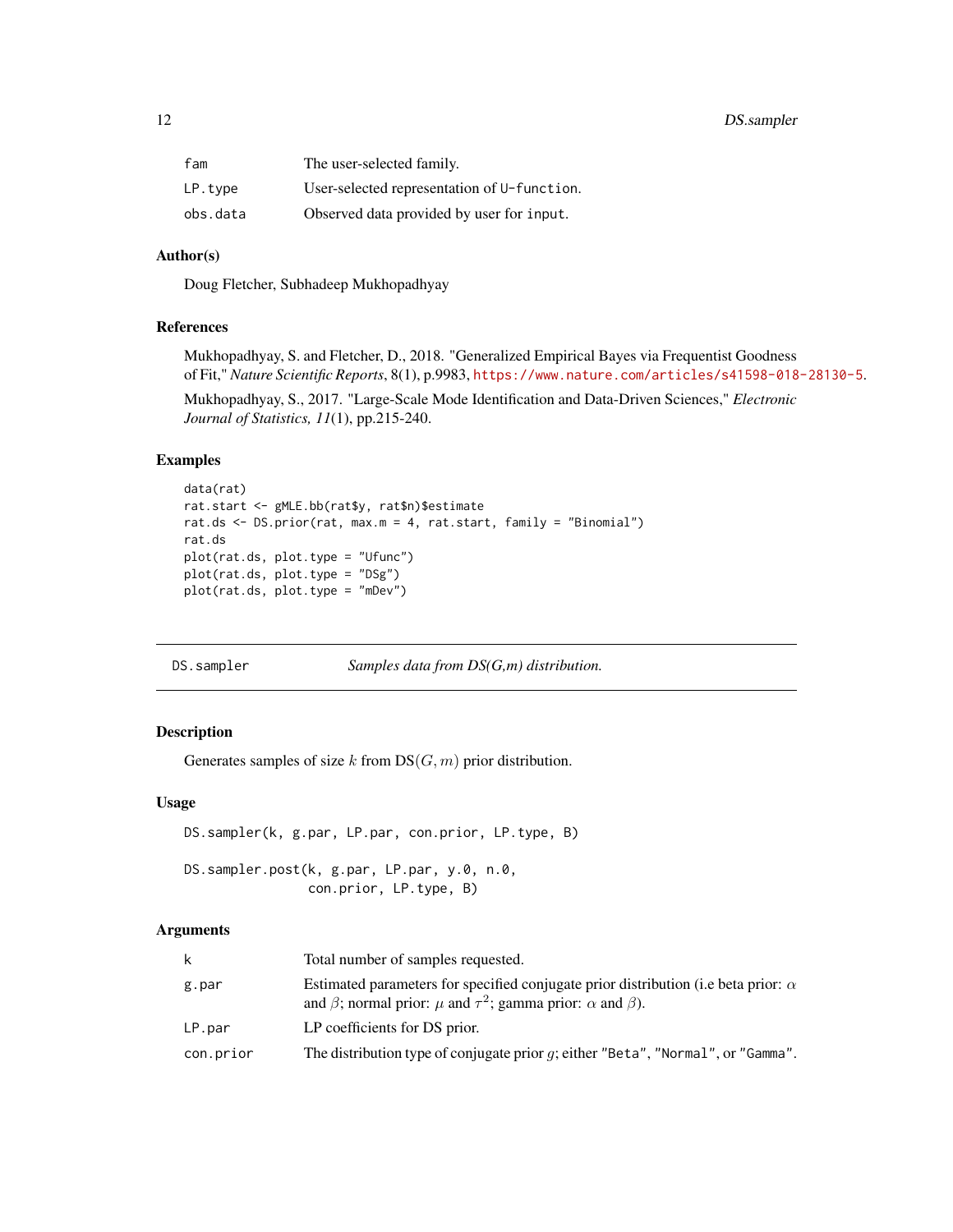# DS.sampler 13

| LP.type | The type of LP means, either "L2" or "MaxEnt".                                                                                                                                                                        |
|---------|-----------------------------------------------------------------------------------------------------------------------------------------------------------------------------------------------------------------------|
| y.0     | Depending on $q$ , $y_0$ is either (i) the sample mean ("Normal"), (ii) the number<br>of successes ("Beta"), or (iii) the specific count value ("Gamma") for desired<br>posterior distribution(DS.sampler.post only). |
| n.0     | Depending on $q$ , $n_0$ is either (i) the sample standard error ("Normal"), or (ii) the<br>total number of trials in the sample ("Beta"). Not used for "Gamma". (DS. sampler.post<br>only).                          |
| B       | The number of grid points, default is 250.                                                                                                                                                                            |

# Details

DS. sampler.post uses the same type of sampling as DS. sampler to generate random values from a DS posterior distribution.

# Value

Vector of length k containing sampled values from DS prior or DS posterior.

# Author(s)

Doug Fletcher, Subhadeep Mukhopadhyay

# References

Mukhopadhyay, S. and Fletcher, D., 2018. "Generalized Empirical Bayes via Frequentist Goodness of Fit," *Nature Scientific Reports*, 8(1), p.9983, <https://www.nature.com/articles/s41598-018-28130-5>.

Mukhopadhyay, S., 2017. "Large-Scale Mode Identification and Data-Driven Sciences," *Electronic Journal of Statistics, 11*(1), pp.215-240.

# Examples

```
##Extracted parameters from rat.ds object
rat.g.par <- c(2.3, 14.1)
rat.LP.par <- c(0, 0, -0.5)samps.prior <- DS.sampler(25, rat.g.par, rat.LP.par, con.prior = "Beta")
hist(samps.prior,15)
##Posterior for rat data
samps.post <- DS.sampler.post(25, rat.g.par, rat.LP.par,
y.0 = 4, n.0 = 14, con.prior = "Beta")
hist(samps.post, 15)
```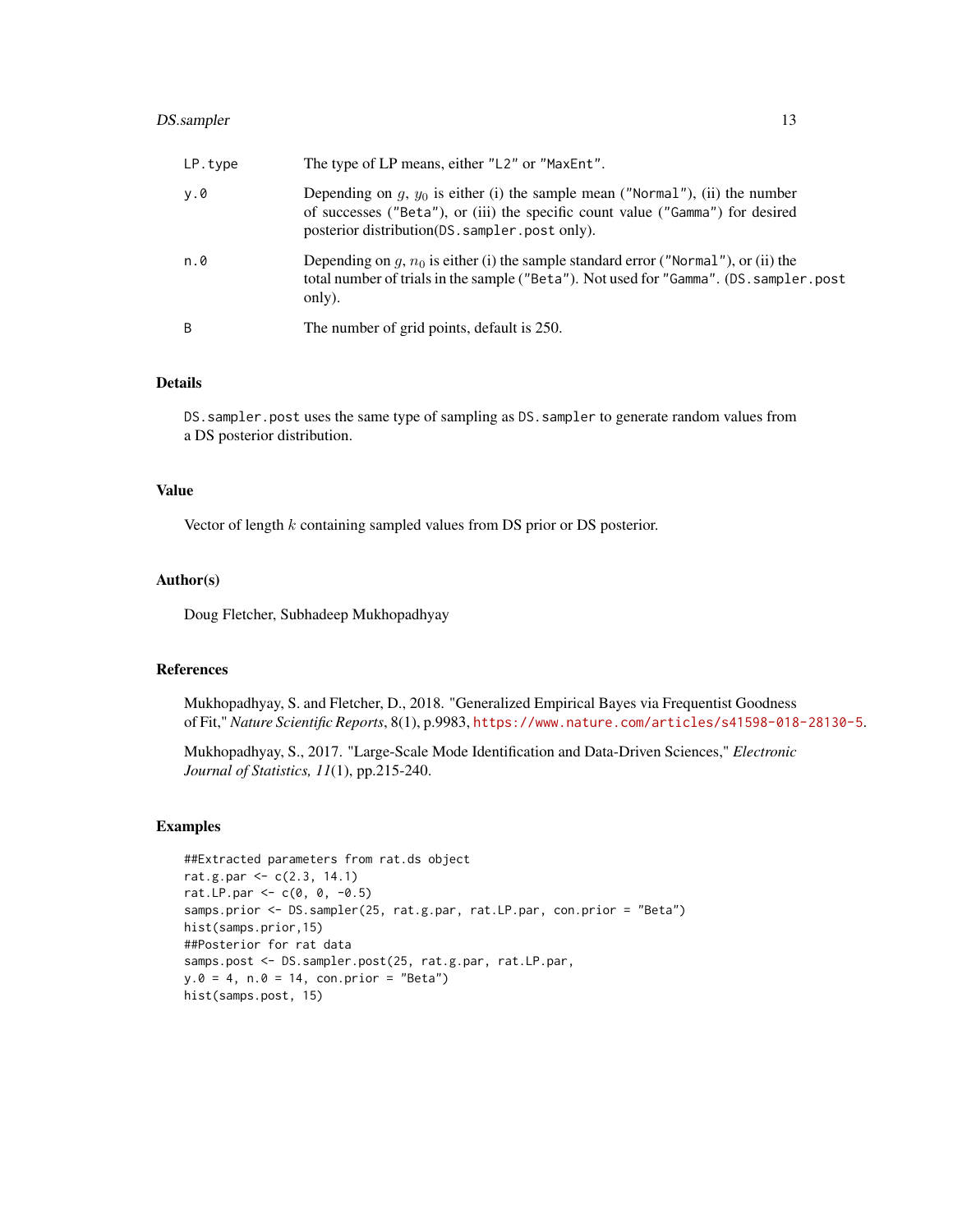<span id="page-13-0"></span>

The observed rotation velocities and their uncertainties of Low Surface Brightness (LSB) galaxies, along with the physical radius of the galaxy.

#### Usage

data("galaxy")

## Format

A data frame of  $(y_i, s e_i, X_i)$  for  $i = 1, ..., 318$ .

y actual observed (smoothed) velocity

se uncertainty of observed velocity

X physical radius of the galaxy

# Source

De Blok, W.J.G., McGaugh, S.S., and Rubin, V. C., 2001. "High-resolution rotation curves of low surface brightness galaxies. II. Mass models," *The Astronomical Journal, 122*(5), p. 2396.

| gLP.basis | Determine LP basis functions for prior distribution g |  |
|-----------|-------------------------------------------------------|--|
|-----------|-------------------------------------------------------|--|

# Description

Determines the LP basis for a given parametric prior distribution.

# Usage

```
gLP.basis(x, g.par, m, con.prior, ind)
```
# Arguments

| X         | x values (integer or vector) from 0 to 1.                                                                                                                                |
|-----------|--------------------------------------------------------------------------------------------------------------------------------------------------------------------------|
| g.par     | Estimated parameters for specified prior distribution (i.e beta prior: $\alpha$ and $\beta$ ;<br>normal prior: $\mu$ and $\tau^2$ ; gamma prior: $\alpha$ and $\beta$ ). |
| m         | Number of LP-Polynomial basis.                                                                                                                                           |
| con.prior | Specified conjugate prior distribution for basis functions. Options are "Beta",<br>"Normal", and "Gamma".                                                                |
| ind       | Default is NULL which returns matrix with $m$ columns that consists of LP-basis<br>functions; user can provide a specific choice through ind.                            |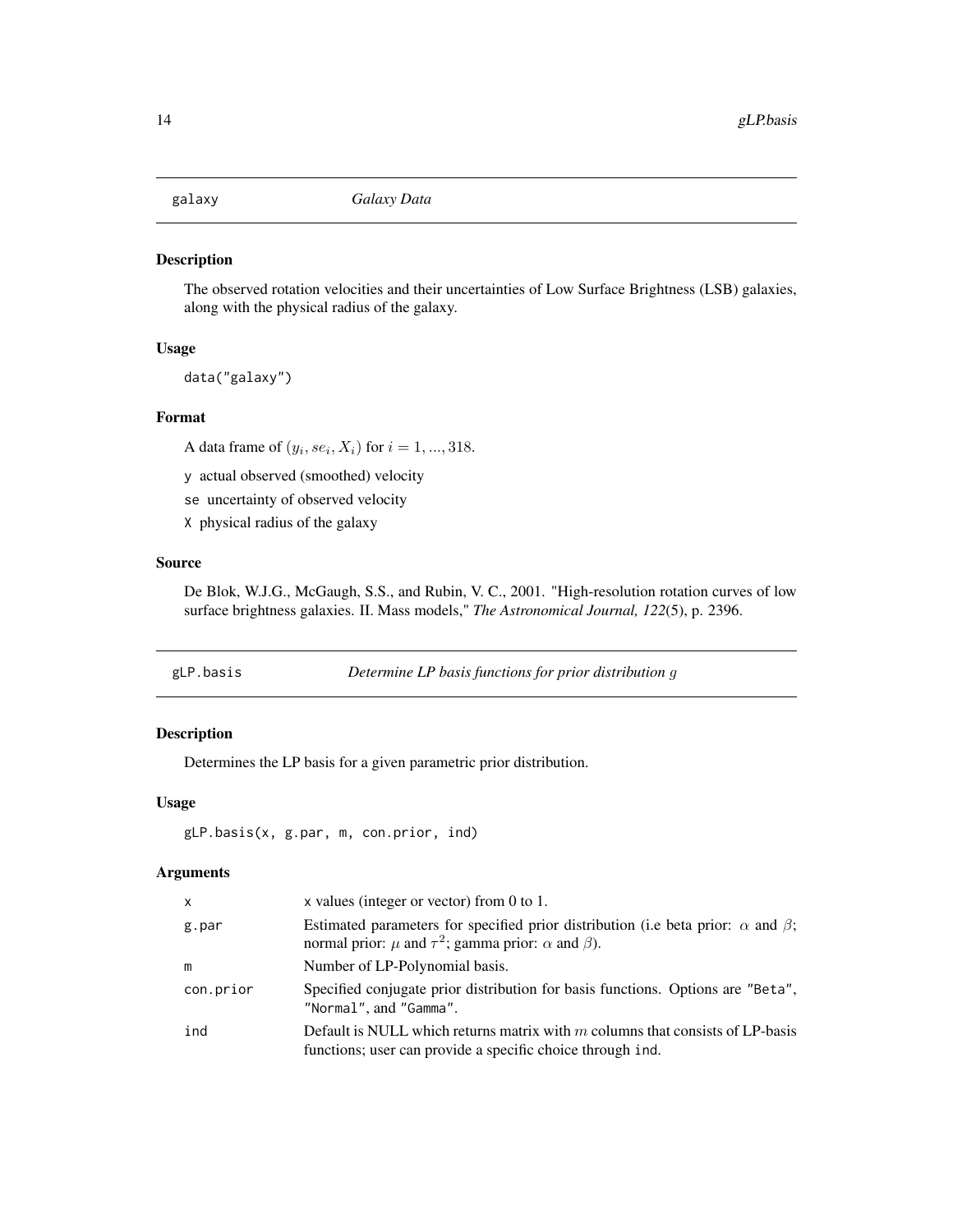#### <span id="page-14-0"></span>gMLE.bb  $15$

# Value

Matrix with m columns of values for the LP-Basis functions evaluated at x-values.

## Author(s)

Subhadeep Mukhopadhyay, Doug Fletcher

# References

Mukhopadhyay, S. and Fletcher, D., 2018. "Generalized Empirical Bayes via Frequentist Goodness of Fit," *Nature Scientific Reports*, 8(1), p.9983, <https://www.nature.com/articles/s41598-018-28130-5>. Mukhopadhyay, S., 2017. "Large-Scale Mode Identification and Data-Driven Sciences," *Electronic Journal of Statistics, 11*(1), pp.215-240.

Mukhopadhyay, S. and Parzen, E., 2014. "LP Approach to Statistical Modeling," arXiv: 1405.2601.

gMLE.bb *Beta-Binomial Parameter Estimation*

#### Description

Computes type-II Maximum likelihood estimates  $\hat{\alpha}$  and  $\hat{\beta}$  for Beta prior  $g \sim$ Beta $(\alpha, \beta)$ .

#### Usage

```
gMLE.bb(success, trials, start = NULL, optim.method = "default",
       lower = 0, upper = Inf)
```
#### Arguments

| success      | Vector containing the number of successes.                                                                     |
|--------------|----------------------------------------------------------------------------------------------------------------|
| trials       | Vector containing the total number of trials that correspond to the successes.                                 |
| start        | initial parameters; default is NULL which allows function to determine MoM<br>estimates as initial parameters. |
| optim.method | optimization method in optim() stats.                                                                          |
| lower        | lower bound for parameters; default is 0.                                                                      |
| upper        | upper bound for parameters; default is infinity.                                                               |

#### Value

| estimate    | MLE estimate for beta parameters.                                             |
|-------------|-------------------------------------------------------------------------------|
| convergence | Convergence code from $optim()$ ; 0 means convergence.                        |
| loglik      | Loglikelihood that corresponds with MLE estimated parameters.                 |
| initial     | Initial parameters, either user-defined or determined from method of moments. |
| hessian     | Estimated Hessian matrix at the given solution.                               |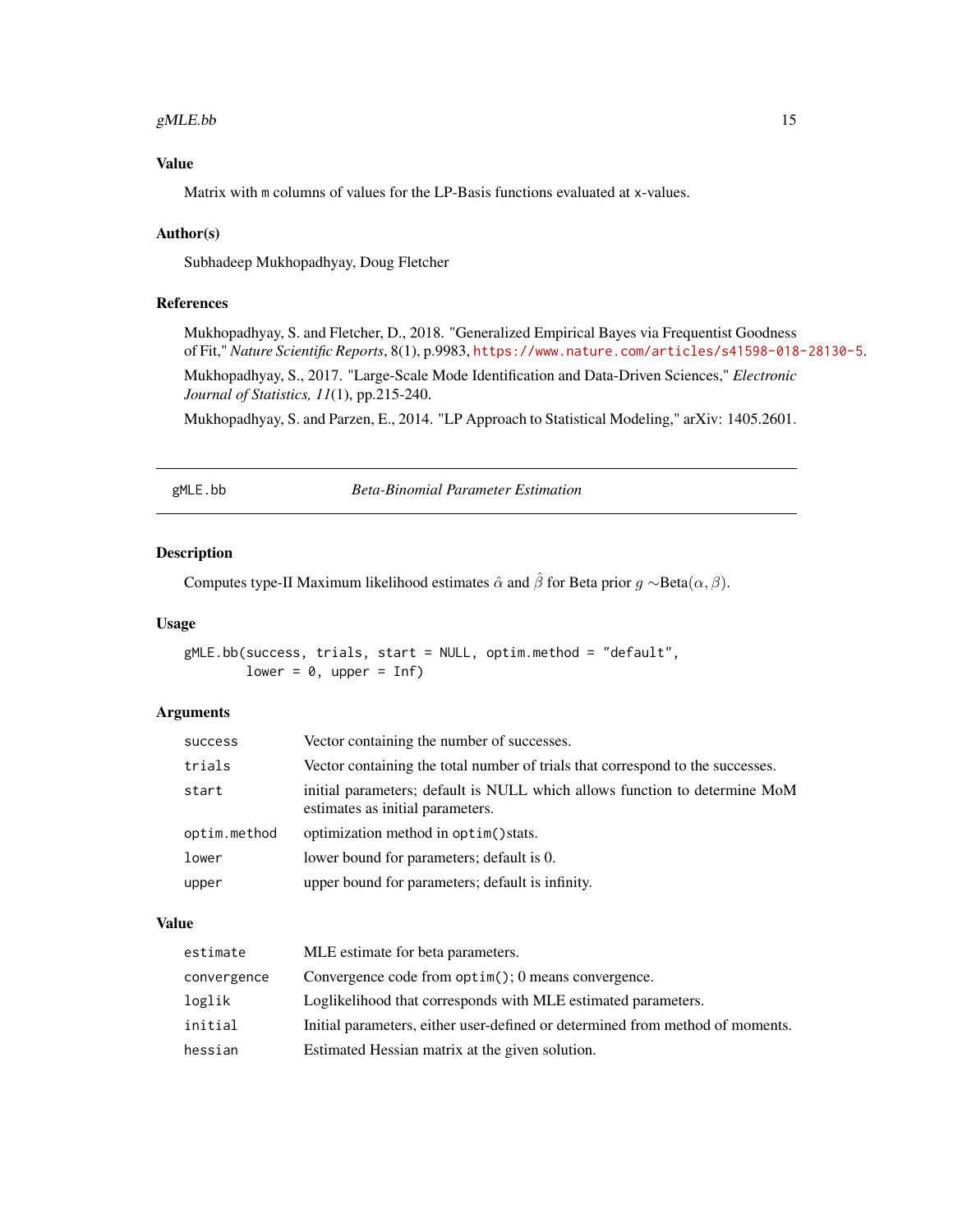# Author(s)

Aleksandar Bradic

# References

```
https://github.com/SupplyFrame/EmpiricalBayesR/blob/master/EmpiricalBayesEstimation.
R
```
# Examples

```
data(rat)
### MLE estimate of alpha and beta
rat.mle <- gMLE.bb(rat$y, rat$N)$estimate
rat.mle
### MoM estimate of alpha and beta
rat.mom <- gMLE.bb(rat$y, rat$N)$initial
rat.mom
```
gMLE.nn *Normal-Normal Parameter Estimation*

# Description

Computes type-II Maximum likelihood estimates  $\hat{\mu}$  and  $\hat{\tau}^2$  for Normal prior  $g \sim$ Normal $(\mu, \tau^2)$ .

# Usage

```
gMLE.nn(value, se, fixed = FALSE, method = c("DL","SJ","REML","MoM"))
```
# Arguments

| value  | Vector of values.                                                                                                                                                                                          |
|--------|------------------------------------------------------------------------------------------------------------------------------------------------------------------------------------------------------------|
| se     | Standard error for each value.                                                                                                                                                                             |
| fixed  | When FALSE, treats the input as if from a random effects model; otherwise, will<br>treat it as if it a fixed effect.                                                                                       |
| method | Determines the method to find $\tau^2$ : "DL" uses Dersimonian and Lard technique,<br>"SJ" uses Sidik-Jonkman, "REML" uses restricted maximum likelihood, and<br>"MoM" uses a method of moments technique. |

# Value

| estimate | Vector with both estimated $\hat{\mu}$ and $\hat{\tau}^2$ . |
|----------|-------------------------------------------------------------|
| mu.hat   | Estimated $\hat{\mu}$ .                                     |
| tau.sq   | Estimated $\hat{\tau}^2$ .                                  |
| method   | User-selected method.                                       |

<span id="page-15-0"></span>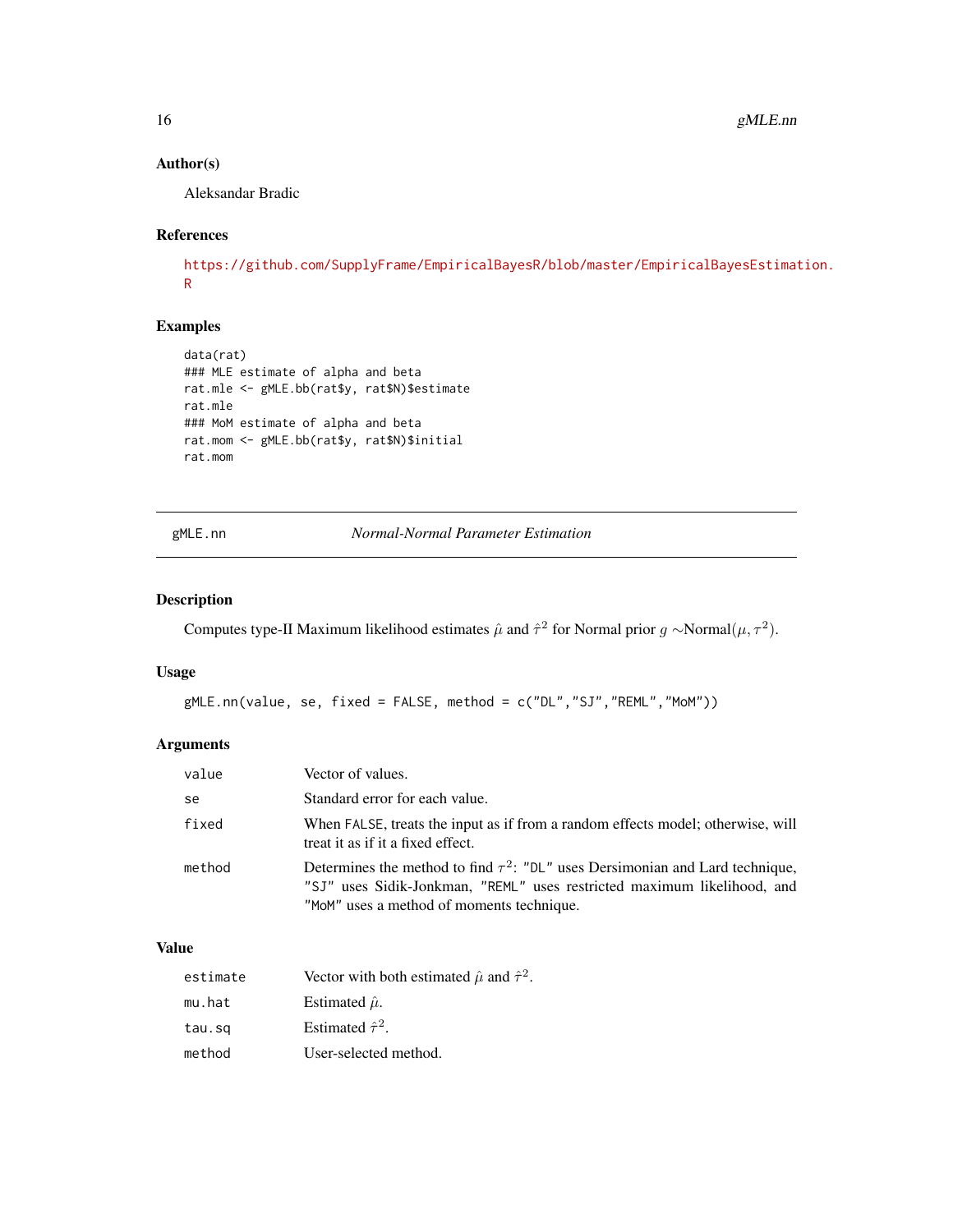#### <span id="page-16-0"></span>gMLE.pg  $17$

#### Author(s)

Doug Fletcher

### References

Marin-Martinez, F. and Sanchez-Meca, J., 2010. "Weighting by inverse variance or by sample size in random-effects meta-analysis," *Educational and Psychological Measurement, 70*(1), pp. 56-73.

Brown, L.D., 2008. "In-season prediction of batting averages: A field test of empirical Bayes and Bayes methodologies," *The Annals of Applied Statistics*, pp. 113-152.

Sidik, K. and Jonkman, J.N., 2005. "Simple heterogeneity variance estimation for meta-analysis," *Journal of the Royal Statistical Society: Series C (Applied Statistics)*, 54(2), pp. 367-384.

#### Examples

```
data(ulcer)
### MLE estimate of alpha and beta
ulcer.mle <- gMLE.nn(ulcer$y, ulcer$se, method = "DL")$estimate
ulcer.mle
ulcer.reml <- gMLE.nn(ulcer$y, ulcer$se, method = "REML")$estimate
ulcer.reml
```
gMLE.pg *Negative-Binomial Parameter Estimation*

### Description

Computes Type-II Maximum likelihood estimates  $\hat{\alpha}$  and  $\hat{\beta}$  for gamma prior  $g \sim \text{Gamma}(\alpha, \beta)$ .

#### Usage

 $gMLE.py$ (cnt.vec, exposure = NULL, start.par =  $c(1,1)$ )

#### Arguments

| cnt.vec   | Vector containing Poisson counts.                                                                  |
|-----------|----------------------------------------------------------------------------------------------------|
| exposure  | Vector containing exposures for each count. The default is no exposure, thus<br>$exposure = NULL.$ |
| start.par | Initial values that will pass to optim.                                                            |

## Value

Returns a vector where the first component is  $\alpha$  and the second component is the scale parameter  $\beta$ for the gamma distribution:  $\frac{1}{\Gamma(\alpha)\beta^{\alpha}}\theta^{\alpha-1}e^{-\frac{\theta}{\beta}}$ .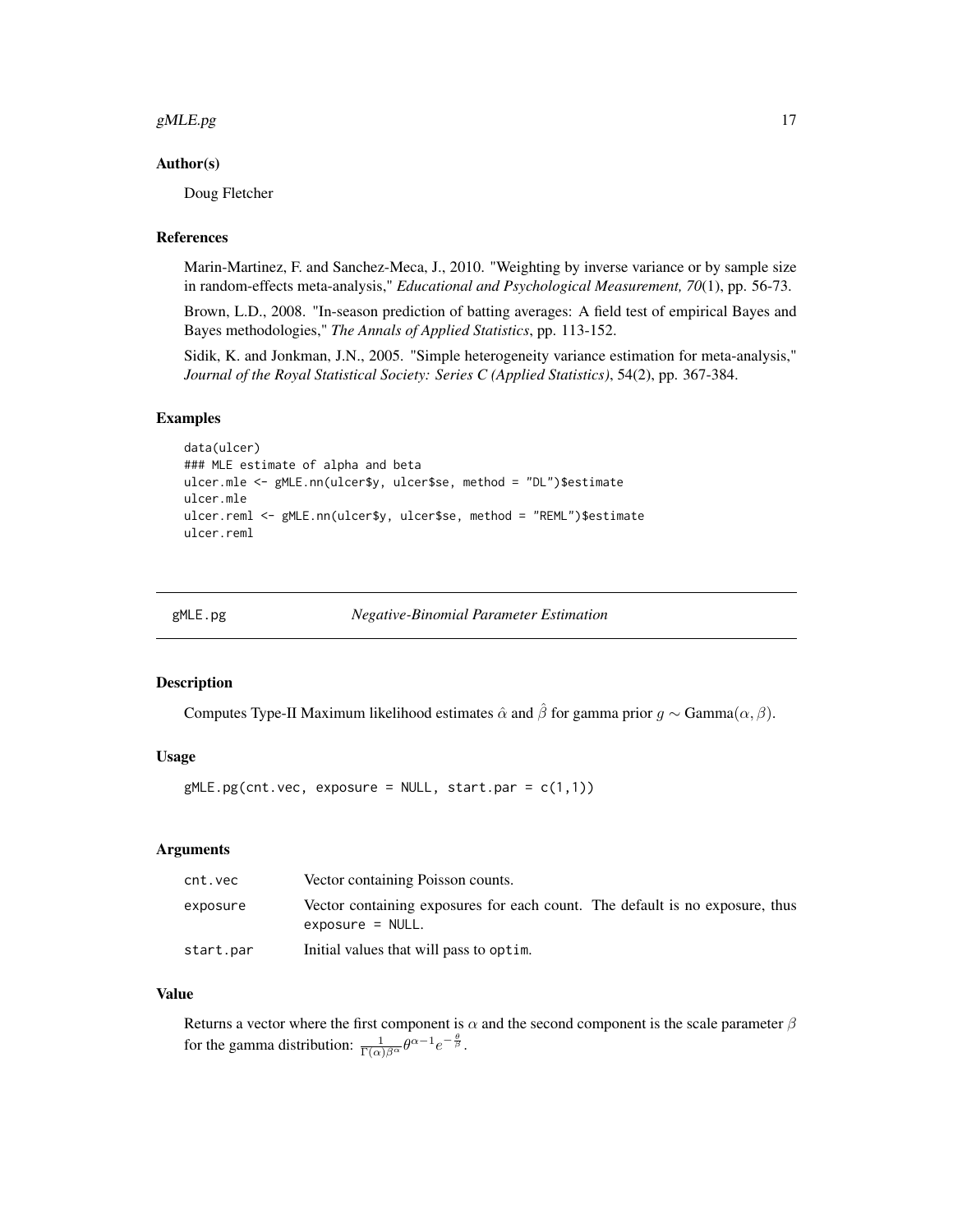<span id="page-17-0"></span>18 NorbergIns

#### Author(s)

Doug Fletcher

## References

Koenker, R. and Gu, J., 2017. "REBayes: An R Package for Empirical Bayes Mixture Methods," *Journal of Statistical Software, Articles, 82*(8), pp. 1-26.

# Examples

```
### without exposure
data(ChildIll)
ill.start <- gMLE.pg(ChildIll)
ill.start
### with exposure
data(NorbergIns)
X <- NorbergIns$deaths
E <- NorbergIns$exposure/344
norb.start <- gMLE.pg(X, exposure = E)
norb.start
```
NorbergIns *Norberg life insurance data*

## **Description**

The number of claims  $y_i$  on a life insurance policy for each of  $k = 72$  Norwegian occupational categories and the total number of years the workers in each category were exposed to risk  $(E_i)$ .

#### Usage

```
data("NorbergIns")
```
#### Format

A data frame of the occupational group number (group), the number of deaths (deaths), and the years of exposure (exposure) for  $i = 1, ..., 72$ .

group Occupational group number

deaths The number of deaths in the occupational group resulting in a claim on a life insurance policy.

exposure The total number of years of exposure to risk for those who passed.

#### Source

Norberg, R., 1989. "Experience rating in group life insurance," *Scandinavian Actuarial Journal, 1989*(4), pp. 194-224.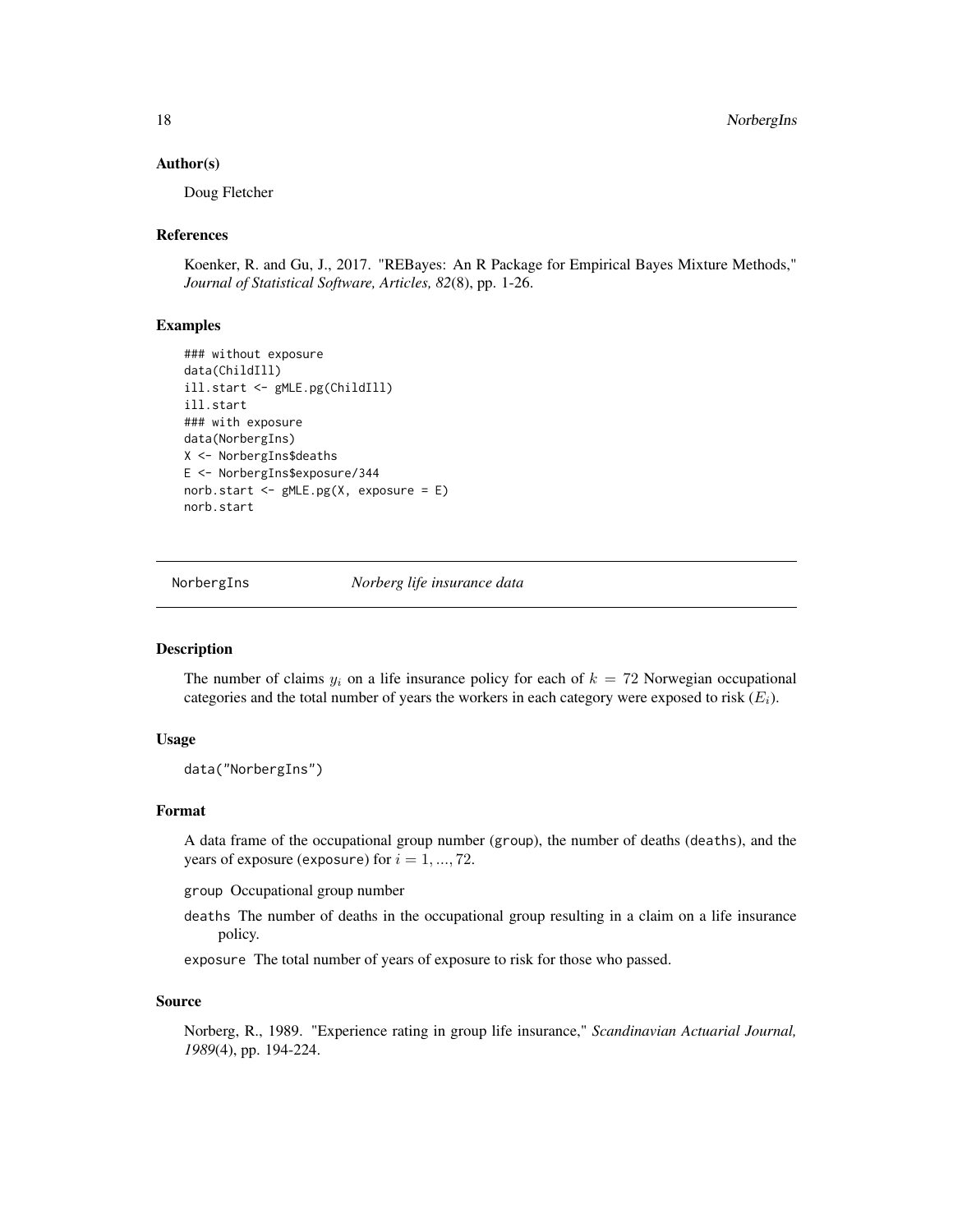#### <span id="page-18-0"></span>References

Koenker, R. and Gu, J., 2017. "REBayes: An R Package for Empirical Bayes Mixture Methods," *Journal of Statistical Software, Articles, 82*(8), pp. 1-26.

rat *Rat Tumor Data*

#### Description

Incidence of endometrial stromal polyps in  $k = 70$  studys of female rats in control group of a 1977 study on the carcinogenic effects of a diabetic drug phenformin. For each of the  $k$  groups,  $y$ represents the number of rats who developed the tumors out of  $n$  total rats in the group.

# Usage

data("rat")

#### Format

A data frame of  $(y_i, n_i)$  for  $i = 1, ..., 70$ .

y number of female rats in the  $i<sup>th</sup>$  study who developed polyps/tumors

n total number of rats in the  $i^{th}$  study

#### Source

National Cancer Institute (1977), "Bioassay of phenformin for possible carcinogenicity," *Technical Report No. 7*.

### References

Gelman, A., Carlin, J.B., Stern, H.S., Dunson, D.B., Vehtari, A., and Rubin, D.B., 2014. *Bayesian Data Analysis* (Vol. 3). Boca Raton, FL: CRC press.

Tarone, R.E., 1982. "The use of historical control information in testing for a trend in proportions," *Biometrics*, pp. 215-220.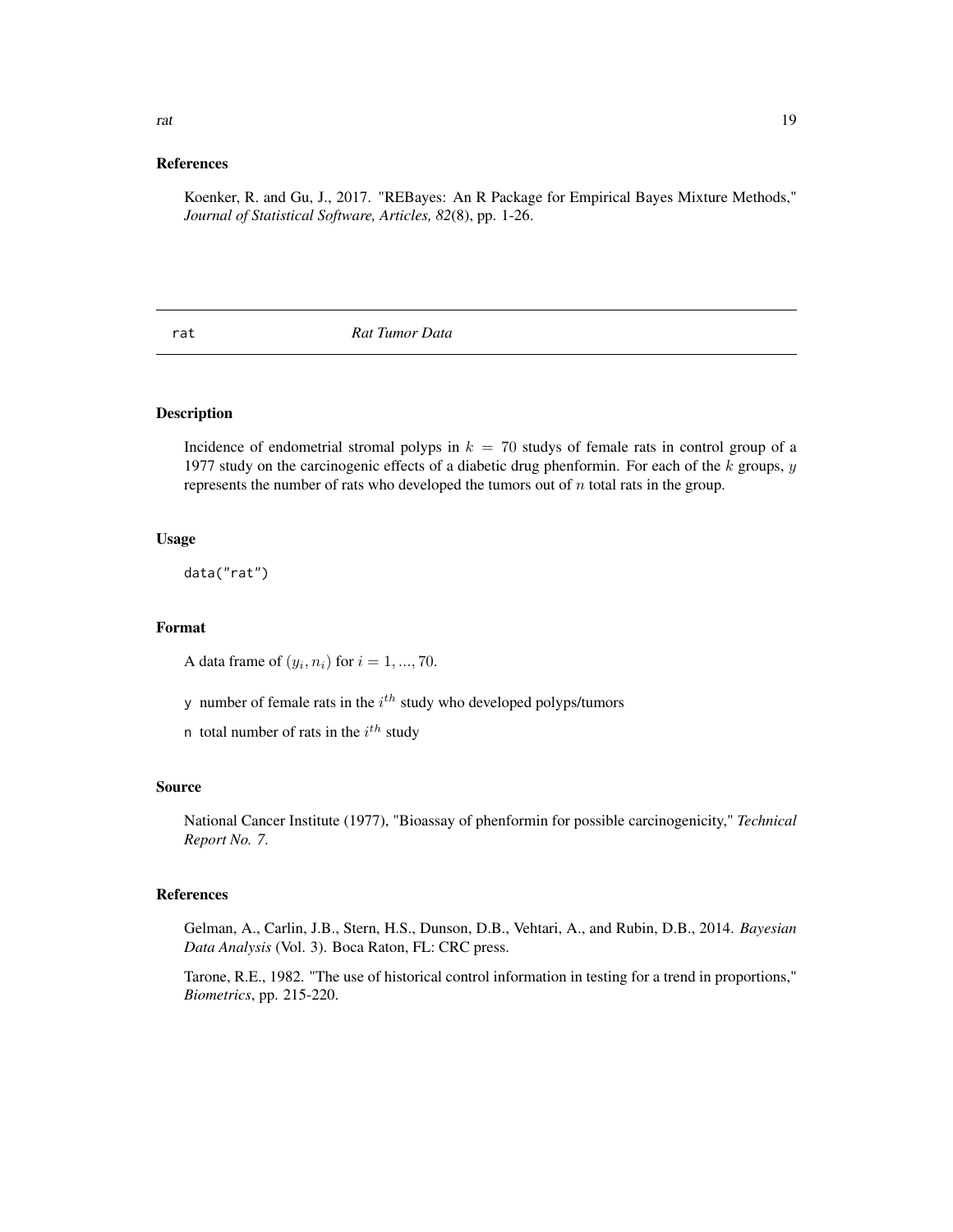<span id="page-19-0"></span>Data represents results of quality-control inspections executed by Portsmouth Naval Shipyard on lots of welding materials. The data has  $k = 5$  observations of number of defects y out of the total number of tested  $n = 5$ .

#### Usage

data("ship")

# Format

A data frame of  $(y_i, n_i)$  for  $i = 1, ..., 5$ .

y number of defects found in the  $i^{th}$  inspection

n total samples tested in the  $i^{th}$  inspection

# Source

Martz, H.F. and Lian, M.G., 1974. "Empirical Bayes estimation of the binomial parameter," *Biometrika, 61*(3), pp. 517-523.

| Nasal Steroid Data |
|--------------------|
|                    |

# Description

The standardized mean difference  $y_i$  and standard errors  $se_i$  for seven randomised studies on the use of topical steroids in treatment of chronic rhinosinusitis with nasal polyps.

## Usage

data("steroid")

# Format

A data frame of  $(y_i, s e_i)$  for  $i = 1, ..., 7$ .

y standard mean difference of clinical trials for topical steroids found in the  $i^{th}$  study

se standard error of the standard mean difference for the  $i^{th}$  study

#### Source

IntHout, J., Ioannidis, J. P., Rovers, M. M., & Goeman, J. J., 2016. "Plea for routinely presenting prediction intervals in meta-analysis," *BMJ open, 6*(7), e010247.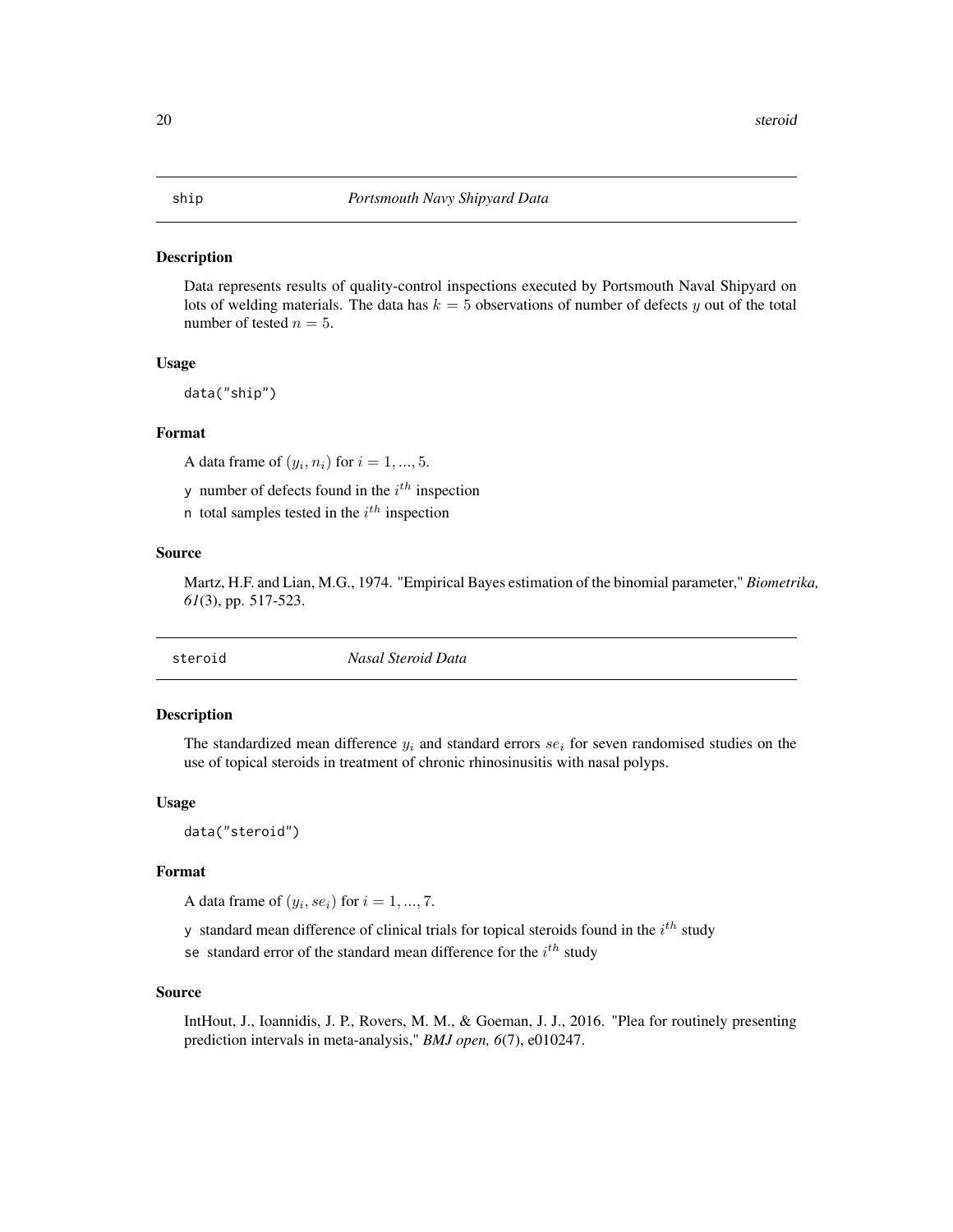<span id="page-20-0"></span>Data involves the number of malignant lymph nodes removed during intestinal surgery for  $k = 844$ cancer patients. For each patient,  $n$  is the total number of satellite nodes removed during surgery from a patient and  $y$  is the number of malignant nodes.

#### Usage

data("surg")

# Format

A data frame of  $(y_i, n_i)$  for  $i = 1, ..., 844$ .

y number of malignant lymph nodes removed from the  $i<sup>th</sup>$  patient

n total number of lymph nodes removed from the  $i^{th}$  patient

#### Source

Efron, B., 2016. "Empirical Bayes deconvolution estimates," *Biometrika, 103*(1), pp. 1-20.

tacks *Rolling Tacks Data*

#### Description

An experiment that requires a common thumbtack to be "flipped"  $n = 9$  times. Out of these total number of flips, y is the total number of times that the thumbtack landed point up.

#### Usage

data("tacks")

#### Format

A data frame of  $(y_i, n_i)$  for  $i = 1, ..., 320$ .

y number of times a thumbtack landed point up in the  $i<sup>th</sup>$  trial

n total number of flips for the thumbtack in the  $i<sup>th</sup>$  trial

### Source

Beckett, L. and Diaconis, P., 1994. "Spectral analysis for discrete longitudinal data," *Advances in Mathematics, 103*(1), pp. 107-128.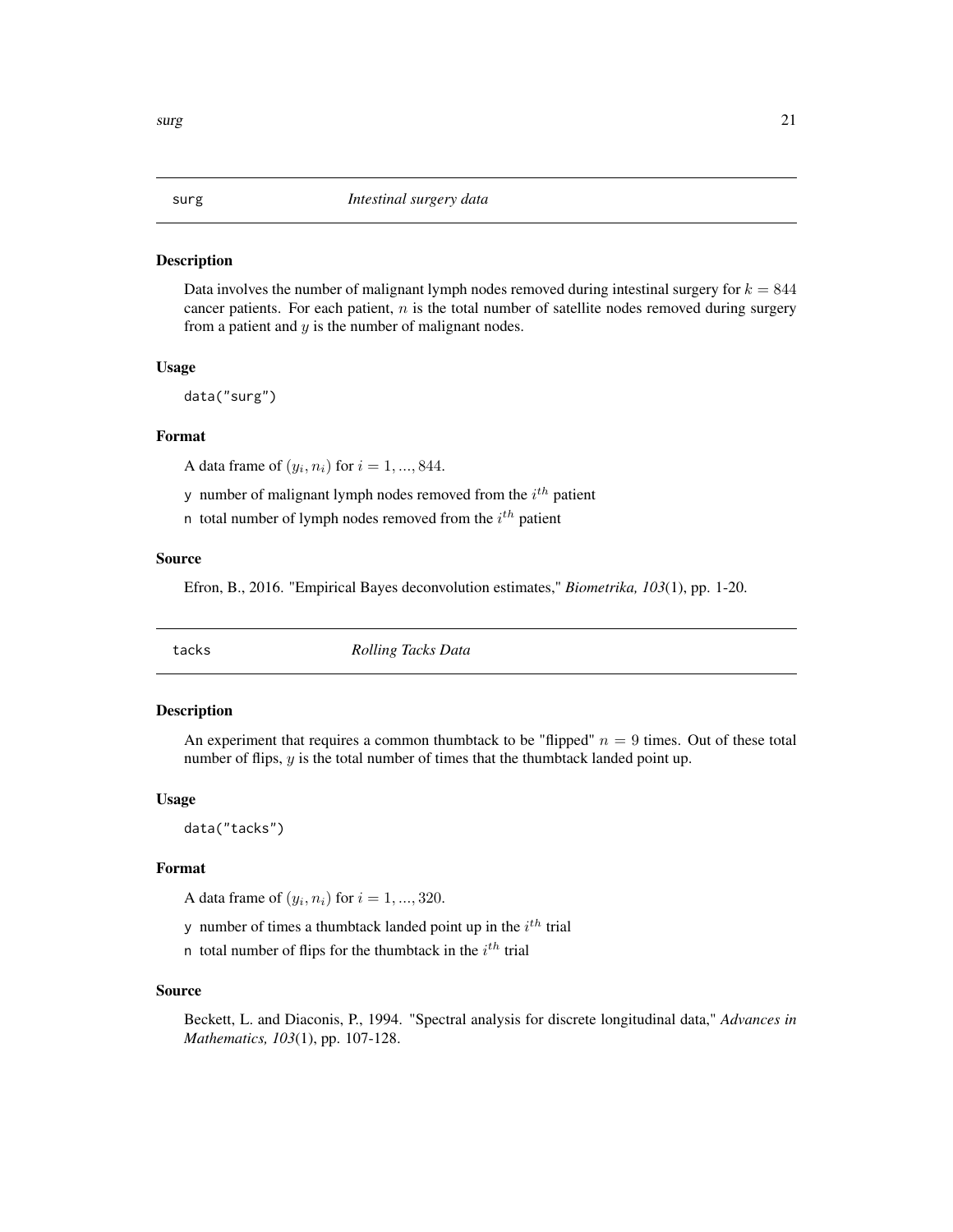<span id="page-21-0"></span>During several studies of the oral antifungal agent terbinafine, a proportion of the patients in the trial terminated treatment due to some adverse effects. In the data set,  $y_i$  is the number of terminated treatments and  $n_i$  is the total number of patients in the in the  $i^{th}$  trial.

#### Usage

data("terb")

# Format

A data frame of  $(y_i, n_i)$  for  $i = 1, ..., 41$ .

y number of patients who terminated treatment early in the  $i<sup>th</sup>$  trial

n total number of patients in the  $i<sup>th</sup>$  clinical trial

#### Source

Young-Xu, Y. and Chan, K.A., 2008. "Pooling overdispersed binomial data to estimate event rate," *BMC Medical Research Methodology, 8*(1), p. 58.

ulcer *Recurrent Bleeding of Ulcers*

#### Description

The data consist of  $k = 40$  randomized trials between 1980 and 1989 of a surgical treatment for stomach ulcers. Each of the trials has an estimated log-odds ratio that measures the rate of occurrence of recurrent bleeding given the surgical treatment.

#### Usage

data("ulcer")

# Format

A data frame of  $(y_i, \text{se}_i)$  for  $i = 1, ..., 40$ .

y log-odds of the occurrence of recurrent bleeding in the  $i^{th}$  study

se standard error of the log-odds for the  $i^{th}$  study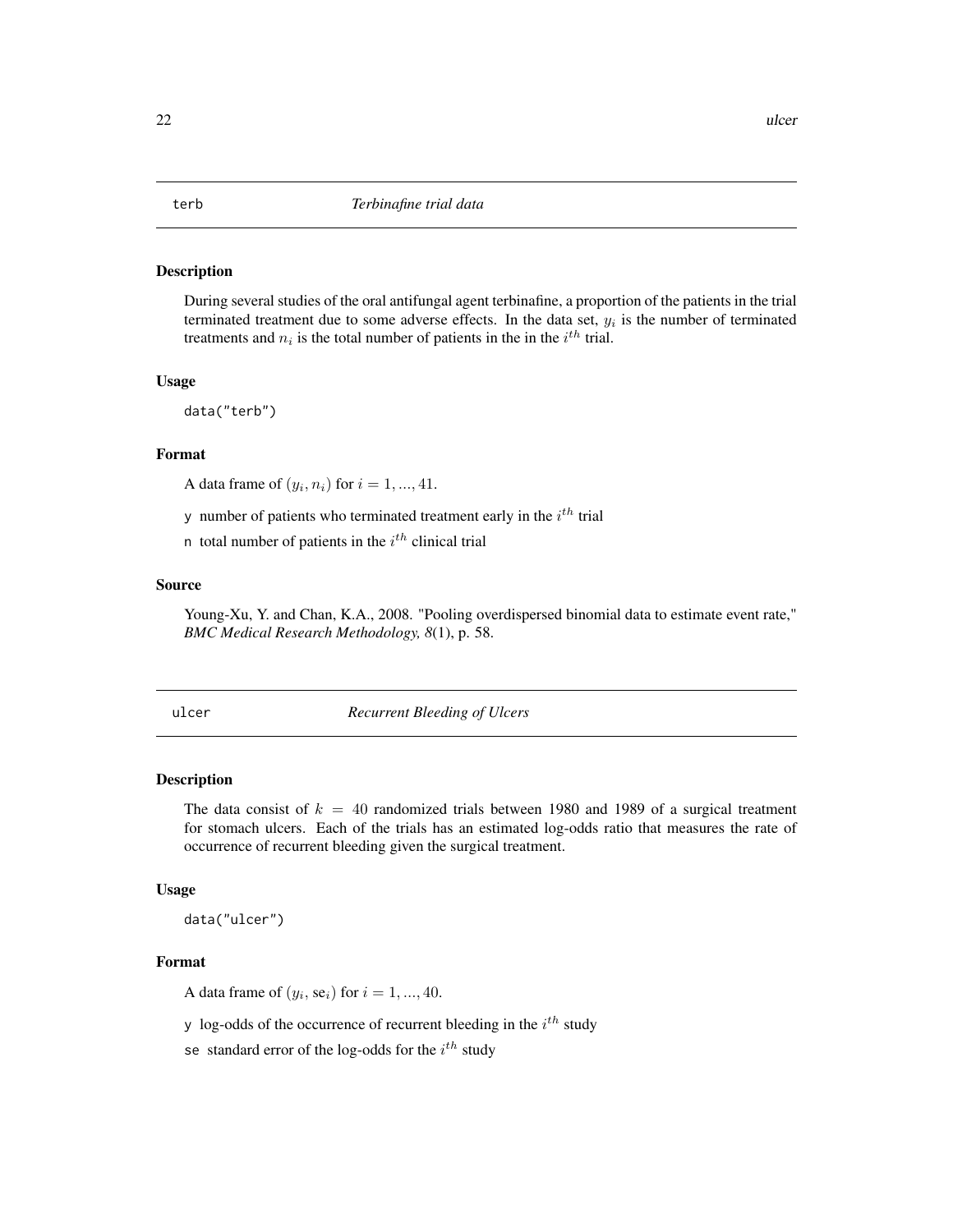# Source

Sacks, H.S., Chalmers, T.C., Blum, A.L., Berrier, J., and Pagano, D., 1990. "Endoscopic hemostasis: an effective therapy for bleeding peptic ulcers," *Journal of the American Medical Association, 264*(4), pp. 494-499.

# References

Efron, B., 1996. "Empirical Bayes methods for combining likelihoods," *Journal of the American Statistical Association, 91*(434), pp. 538-550.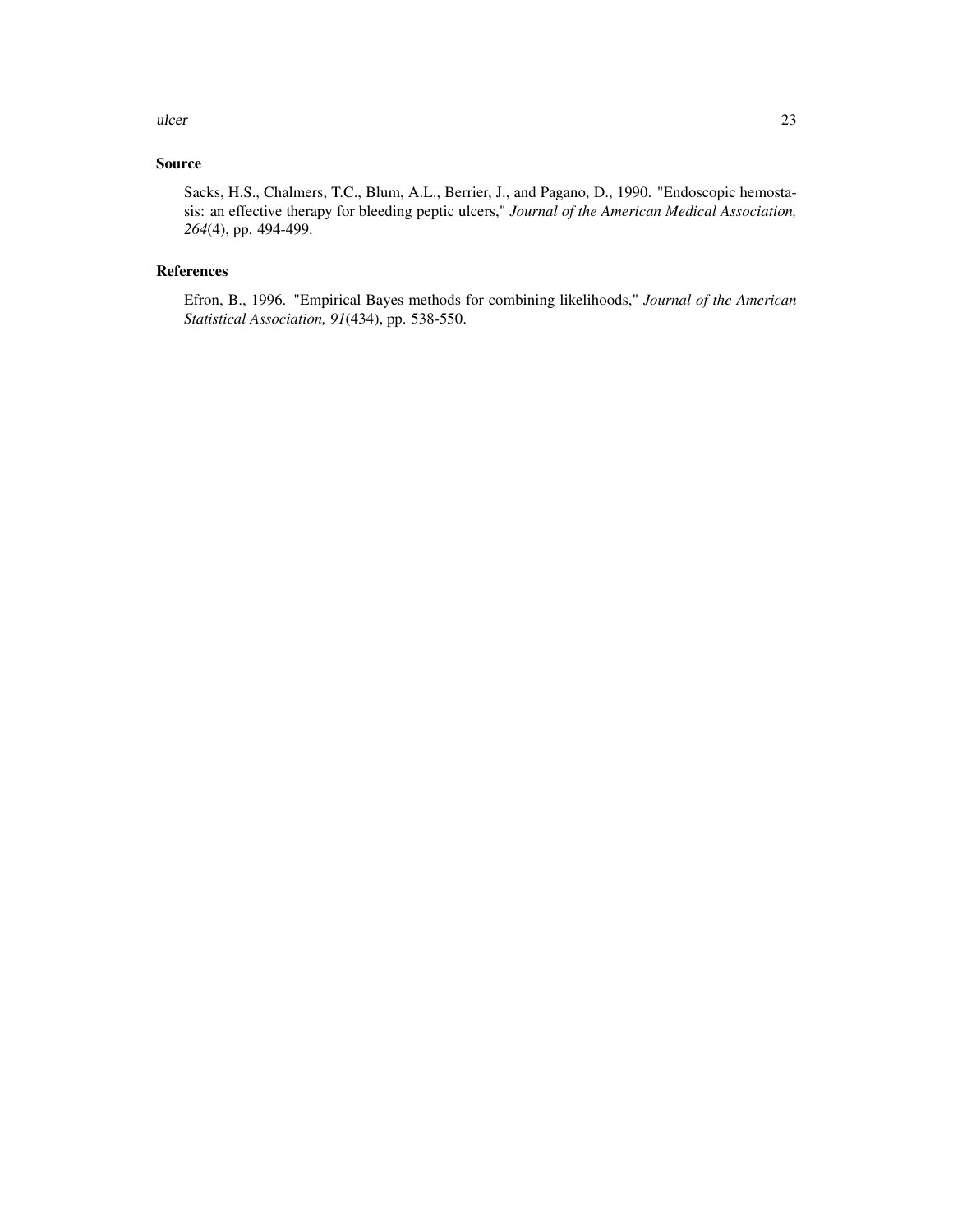# <span id="page-23-0"></span>Index

∗Topic DS Main Functions DS.Finite.Bayes, [6](#page-5-0) DS.macro.inf, [7](#page-6-0) DS.micro.inf, [8](#page-7-0) DS.prior, [10](#page-9-0) gLP.basis, [14](#page-13-0) ∗Topic datasets arsenic, [2](#page-1-0) AutoIns, [3](#page-2-0) ChildIll, [3](#page-2-0) CorbBfly, [4](#page-3-0) galaxy, [14](#page-13-0) NorbergIns, [18](#page-17-0) rat, [19](#page-18-0) ship, [20](#page-19-0) steroid, [20](#page-19-0) surg, [21](#page-20-0) tacks, [21](#page-20-0) terb, [22](#page-21-0) ulcer, [22](#page-21-0) ∗Topic package BayesGOF-package, [2](#page-1-0) arsenic, [2](#page-1-0) AutoIns, [3](#page-2-0) BayesGOF *(*BayesGOF-package*)*, [2](#page-1-0) BayesGOF-package, [2](#page-1-0) ChildIll, [3](#page-2-0) CorbBfly, [4](#page-3-0) DS.entropy, [5](#page-4-0) DS.Finite.Bayes, [6](#page-5-0) DS.GF.macro.obj *(*DS.macro.inf*)*, [7](#page-6-0) DS.GF.micro.obj *(*DS.micro.inf*)*, [8](#page-7-0) DS.GF.obj *(*DS.prior*)*, [10](#page-9-0) DS.macro.inf, [7](#page-6-0) DS.micro.inf, [8](#page-7-0) DS.posterior.reduce, [9](#page-8-0)

DS.prior, [10](#page-9-0) DS.sampler, [12](#page-11-0) EXP.score *(*DS.prior*)*, [10](#page-9-0) galaxy, [14](#page-13-0) gLP.basis, [14](#page-13-0) gMLE.bb, [15](#page-14-0) gMLE.nn, [16](#page-15-0) gMLE.pg, [17](#page-16-0) Local.Mode *(*DS.macro.inf*)*, [7](#page-6-0) LP.smooth *(*DS.prior*)*, [10](#page-9-0) maxent.LP.par *(*DS.prior*)*, [10](#page-9-0) maxent.obj.convert *(*DS.prior*)*, [10](#page-9-0) mom.est *(*gMLE.bb*)*, [15](#page-14-0) NorbergIns, [18](#page-17-0) plot.DS\_FB\_obj *(*DS.Finite.Bayes*)*, [6](#page-5-0) plot.DS\_GF *(*DS.prior*)*, [10](#page-9-0) plot.DS\_GF\_macro\_mean *(*DS.macro.inf*)*, [7](#page-6-0) plot.DS\_GF\_macro\_mode *(*DS.macro.inf*)*, [7](#page-6-0) plot.DS\_GF\_micro *(*DS.micro.inf*)*, [8](#page-7-0) print.DS\_FB\_obj *(*DS.Finite.Bayes*)*, [6](#page-5-0) print.DS\_GF *(*DS.prior*)*, [10](#page-9-0) print.DS\_GF\_macro\_mean *(*DS.macro.inf*)*, [7](#page-6-0) print.DS\_GF\_macro\_mode *(*DS.macro.inf*)*, [7](#page-6-0) print.DS\_GF\_micro *(*DS.micro.inf*)*, [8](#page-7-0) rat, [19](#page-18-0) Reduce.LP.coef.univ *(*DS.prior*)*, [10](#page-9-0) rPPD.ds *(*DS.sampler*)*, [12](#page-11-0) ship, [20](#page-19-0) steroid, [20](#page-19-0) surg, [21](#page-20-0) tacks, [21](#page-20-0) terb, [22](#page-21-0)